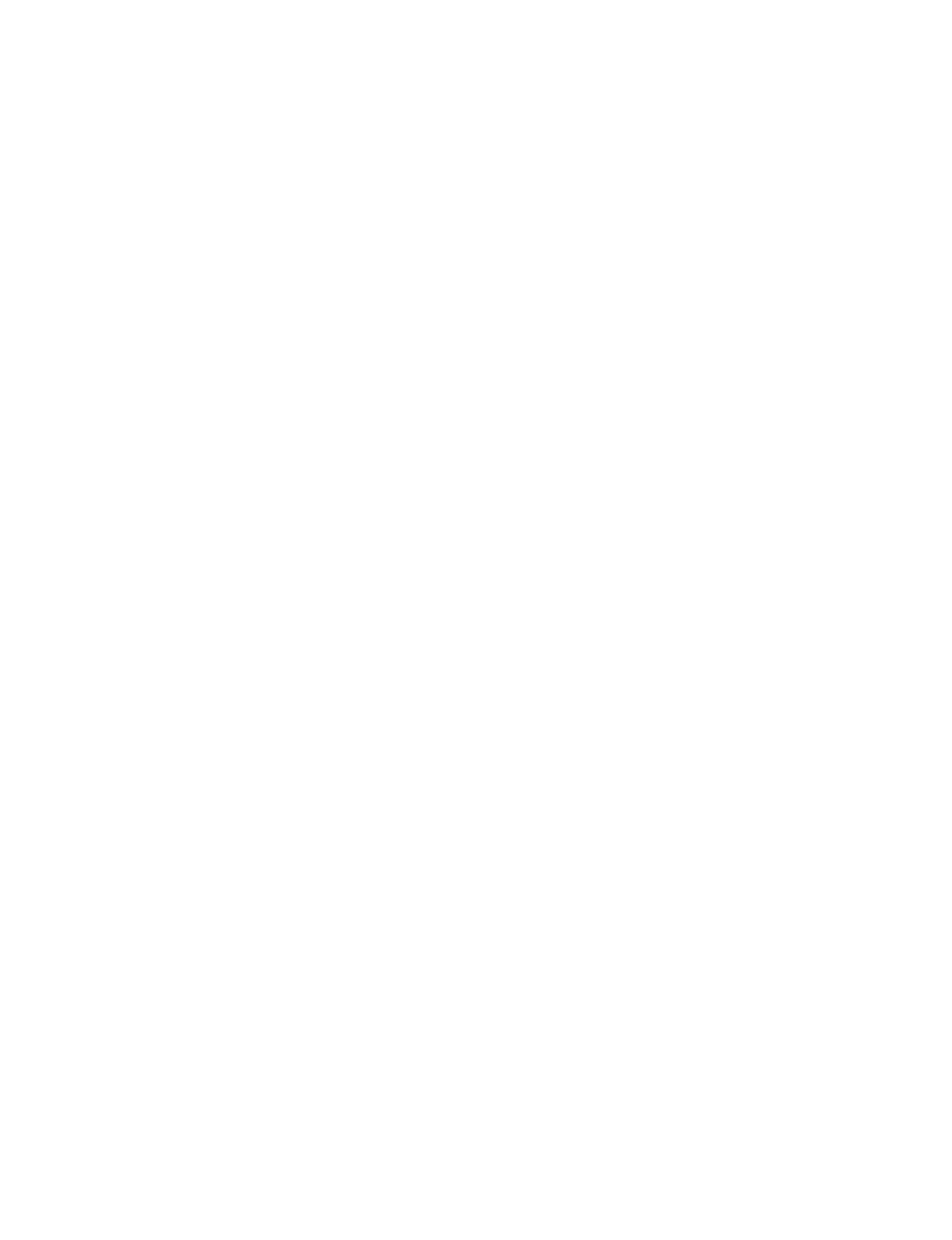## RESOLUTIONS FOR THE APPROVAL OF THE COMBINED SHAREHOLDERS' MEETING OF APRIL 16, 2015

| ORDINARY RESOLUTIONS        |    |
|-----------------------------|----|
| EXTRAORDINARY RESOLUTIONS   |    |
| STATUTORY AUDITORS' REPORTS | 13 |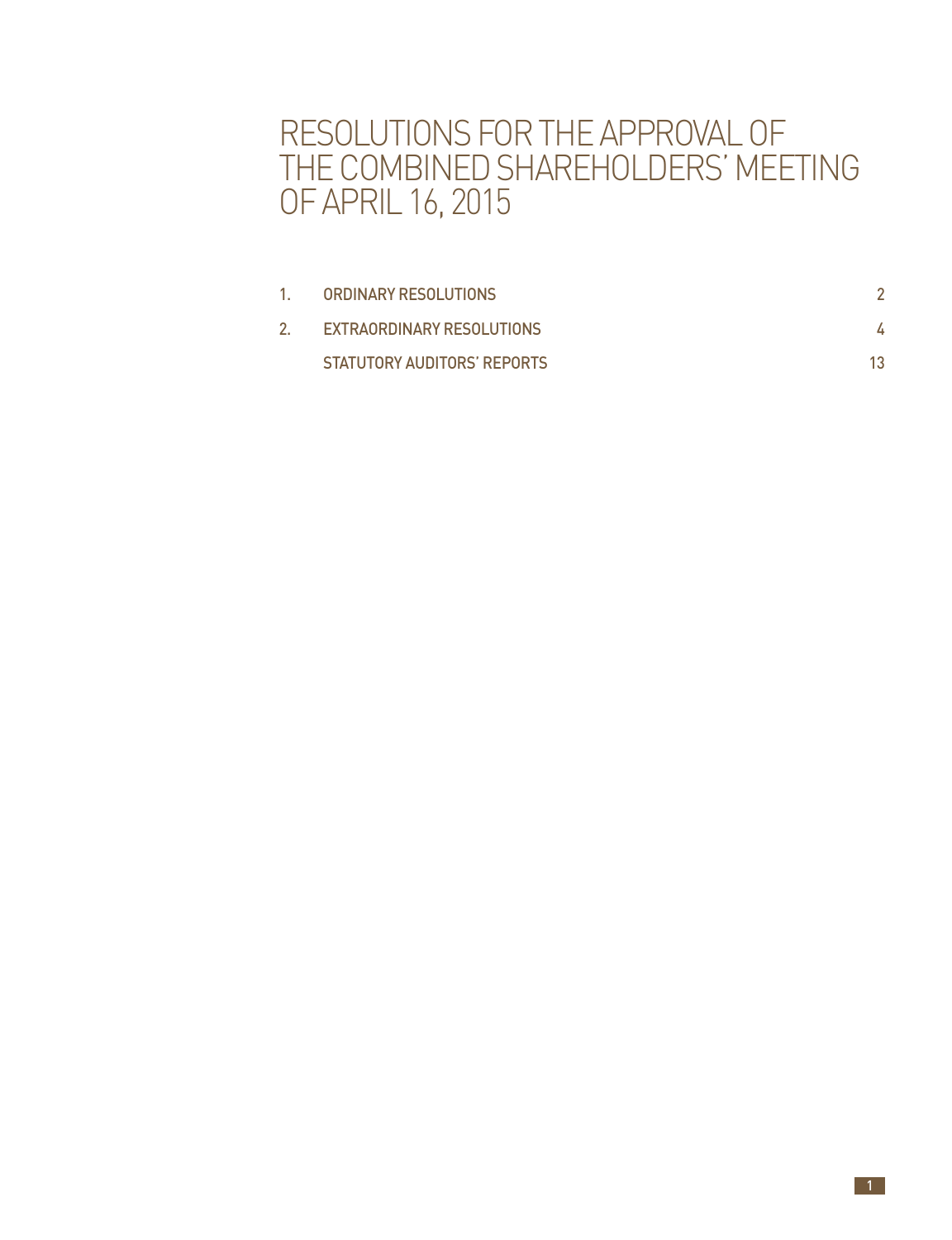<span id="page-3-0"></span>*Ordinary resolutions*

### 1. ORDINARY RESOLUTIONS

#### **First resolution**

#### Approval of the parent company financial statements

The Shareholders' Meeting, after examining the reports of the Board of Directors, the Chairman of the Board of Directors, and the Statutory Auditors, hereby approves the parent company financial statements for the fiscal year ended December 31, 2014, including the balance sheet, income statement and notes, as presented to the Meeting, as well as the transactions reflected in these statements and summarized in these reports.

#### **Second resolution**

#### Approval of the consolidated financial statements

The Shareholders' Meeting, after examining the reports of the Board of Directors and the Statutory Auditors, hereby approves the consolidated financial statements for the fiscal year ended December 31, 2014, including the balance sheet, income statement and notes, as presented to the Meeting, as well as the transactions reflected in these statements and summarized in these reports.

#### **Third resolution**

#### Approval of related party agreements

The Shareholders' Meeting, after examining the special report of the Statutory Auditors on the related party agreements described in Article L. 225-38 of the French Commercial Code, hereby declares that it approves said agreements.

#### **Fourth resolution**

#### Allocation of net profit – determination of dividend

The Shareholders' Meeting, on the recommendation of the Board of Directors, decides to allocate and appropriate the distributable profit for the fiscal year ended December 31, 2014 as follows:

| (EUR)                                                                                                                                |                              |  |
|--------------------------------------------------------------------------------------------------------------------------------------|------------------------------|--|
| Net profit for the fiscal year ended December 31, 2014<br>Available portion of the legal reserve <sup>[a]</sup><br>Retained earnings | 7,160,463,003.21<br>2.458.44 |  |
| Amount available for distribution                                                                                                    | 7,160,465,461.65             |  |
| Proposed appropriation:                                                                                                              |                              |  |
| Statutory dividend of 5% or EUR 0.015 per share                                                                                      | 7.615.675.69                 |  |
| Additional dividend of EUR 3.185 per share                                                                                           | 1,617,061,805.90             |  |
| Retained earnings                                                                                                                    | 5,535,787,980.06             |  |
|                                                                                                                                      | 7,160,465,461.65             |  |

(a) Portion of the legal reserve over 10% of share capital as of December 31, 2014. For information, as of December 31, 2014, the Company held 5,851,370 of its own shares, corresponding to an amount not available for distribution of 373.7 million euros, equivalent to the acquisition cost of the shares.

Should this appropriation be approved, the total dividend would be 3.20 euros per share. As an interim dividend of 1.25 euros per share was paid on December 4, 2014, the final dividend per share is 1.95 euros; this will be paid as of April 23, 2015.

With respect to this dividend distribution, individuals whose tax residence is in France will be entitled to a 40% tax deduction provided under Article 158 of the French Tax Code.

Finally, should the Company hold, at the time of payment of this final dividend, any treasury shares under authorizations granted, the corresponding amount of unpaid dividends will be allocated to retained earnings.

As required by law, the Shareholders' Meeting observes that the gross dividends per share paid out in respect of the past three fiscal years were as follows:

| Fiscal year (EUR) | Type    | Payment date     | Gross dividend | Tax deduction <sup>[a]</sup> |
|-------------------|---------|------------------|----------------|------------------------------|
| 2013              | Interim | December 3, 2013 | 1.20           | 0.48                         |
|                   | Final   | April 17, 2014   | 1.90           | 0.76                         |
|                   | Total   |                  | 3.10           | 1.24                         |
| 2012              | Interim | December 4, 2012 | 1.10           | 0.44                         |
|                   | Final   | April 25, 2013   | 1.80           | 0.72                         |
|                   | Total   |                  | 2.90           | 1.16                         |
| 2011              | Interim | December 2, 2011 | 0.80           | 0.32                         |
|                   | Final   | April 25, 2012   | 1.80           | 0.72                         |
|                   | Total   |                  | 2.60           | 1.04                         |

(a) For individuals with tax residence in France.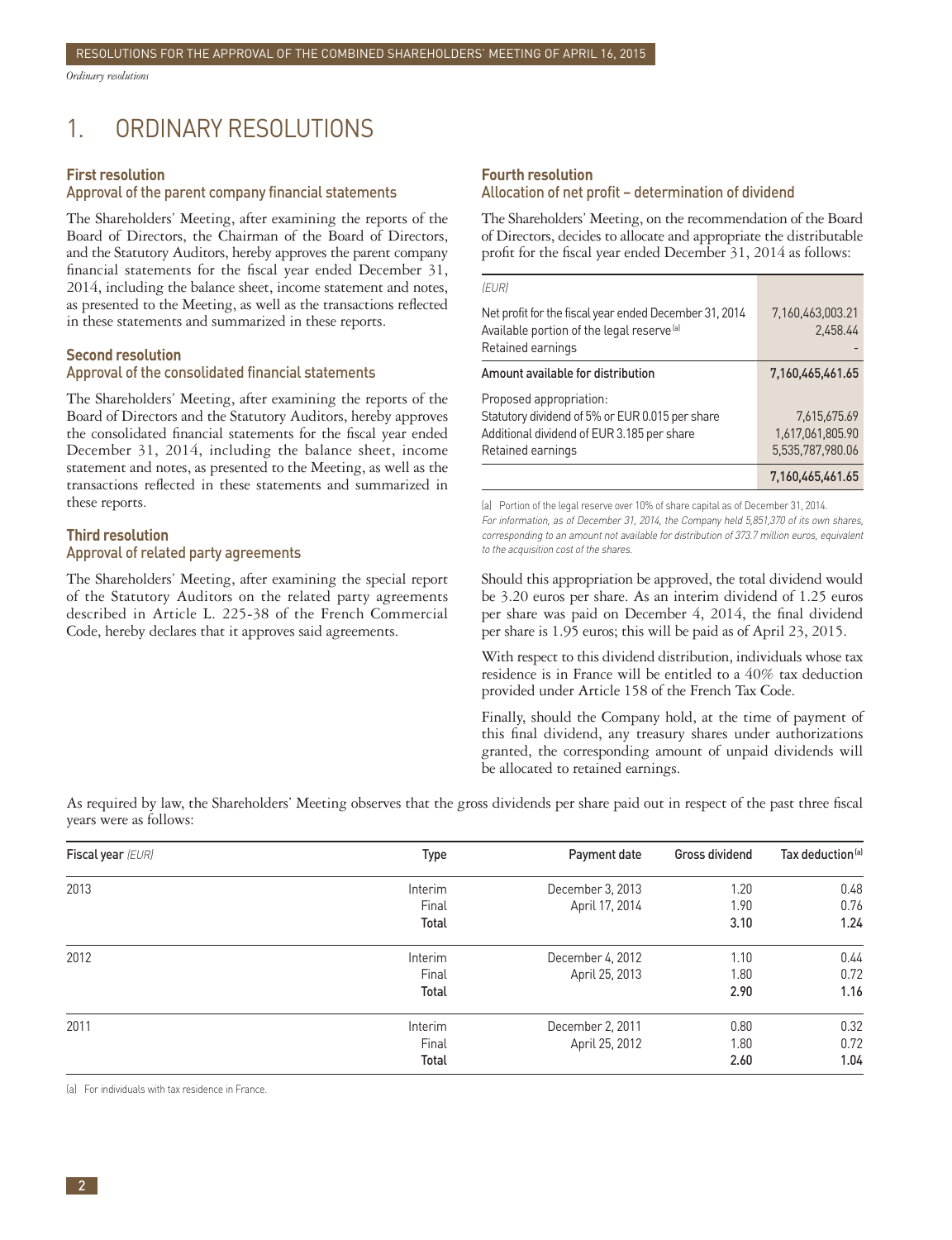*Ordinary resolutions*

#### **Fifth resolution**

#### Renewal of Mr. Antoine Arnault's appointment as Director

The Shareholders' Meeting decides to renew Mr. Antoine Arnault's appointment as Director for a three-year term that shall expire at the end of the Ordinary Shareholders' Meeting convened in 2018 to approve the financial statements for the previous fiscal year.

#### **Sixth resolution**

#### Renewal of Mr. Albert Frère's appointment as Director

The Shareholders' Meeting decides to renew Mr. Albert Frère's appointment as Director for a three-year term that shall expire at the end of the Ordinary Shareholders' Meeting convened in 2018 to approve the financial statements for the previous fiscal year.

#### **Seventh resolution**

#### Renewal of Lord Powell of Bayswater's appointment as Director

The Shareholders' Meeting decides to renew Lord Powell of Bayswater's appointment as Director for a three-year term that shall expire at the end of the Ordinary Shareholders' Meeting convened in 2018 to approve the financial statements for the previous fiscal year.

### **Eighth resolution**

#### Renewal of Mr. Yves-Thibault de Silguy's appointment as Director

The Shareholders' Meeting decides to renew Mr. Yves-Thibault de Silguy's appointment as Director for a three-year term that shall expire at the end of the Ordinary Shareholders' Meeting convened in 2018 to approve the financial statements for the previous fiscal year.

#### **Ninth resolution**

#### Opinion on items of remuneration due or awarded to Mr. Bernard Arnault, Chairman and Chief Executive Officer

The Shareholders' Meeting, having examined the items of remuneration due or attributed, in respect of the fiscal year ended December 31, 2014, to Mr. Bernard Arnault, Chairman and Chief Executive Officer, and mentioned in §9.3 of the "*Management Report of the Board of Directors*" on page 67 of the Reference Document, renders a favorable opinion on these items.

#### **Tenth resolution**

#### Opinion on items of remuneration due or attributed to Mr. Antonio Belloni, Group Managing Director

The Shareholders' Meeting, having examined the items of remuneration due or attributed, in respect of the fiscal year ended December 31, 2014, to Mr. Antonio Belloni, Group Managing Director, and mentioned in §9.3 of the "*Management Report of the Board of Directors*" on page 67 of the Reference Document, renders a favorable opinion on these items.

#### **Eleventh resolution**

Authorization to be granted to the Board of Directors, for a period of 18 months, to trade in the Company's shares for a maximum purchase price of 250 euros per share, i.e. a maximum overall price of 12.7 billion euros

The Shareholders' Meeting, having examined the report of the Board of Directors, authorizes the latter, in accordance with the provisions of Articles L. 225-209 *et seq.* of the French Commercial Code and of Commission Regulation (EC) 2273/2003 of December 22, 2003, to have the Company acquire its own shares.

In particular, shares may be acquired in order to:

(i) provide market liquidity or share liquidity services (purchases/ sales) under a liquidity contract set up by the Company in compliance with the AMF-approved AMAFI ethics charter;

(ii) cover stock option plans, the granting of bonus shares or any other allocation of shares or share-based payment plans, benefiting employees or company officers of the Company or a related company under the conditions provided by the French Commercial Code, notably Articles L. 225-180 and L. 225-197-2;

(iii) cover securities giving access to the Company's shares, notably by way of conversion, tendering of a warrant, redemption or exchange;

(iv) be retired subject to the approval of the thirteenth resolution; or

(v) be held and later presented for consideration as an exchange or payment in connection with external growth operations.

The purchase price at which the Company may buy its own shares may not exceed 250 euros per share. In the event of a capital increase through the capitalization of reserves and the allotment of bonus shares as well as in cases of a stock split or reverse stock split, the purchase price indicated above will be adjusted by a multiplying coefficient equal to the ratio of the number of shares making up the Company's share capital before and after the operation.

The maximum number of shares that may be purchased shall not exceed 10% of the share capital, adjusted to reflect operations affecting the share capital occurring after this Meeting, with the understanding that if this authorization is used, (i) the number of treasury shares in the Company's possession will need to be taken into consideration so that the Company remains at all times within the limit for the number of treasury shares held, which must not exceed 10% of the share capital and (ii) the number of treasury shares provided as consideration or exchanged in the context of a merger, spin-off or contribution operation may not exceed 5% of the share capital as of the date of the operation.

As of December 31, 2014, the limit of 10% of the share capital corresponded to 50,771,171 shares. The maximum total amount dedicated to these purchases may not exceed 12.7 billion euros.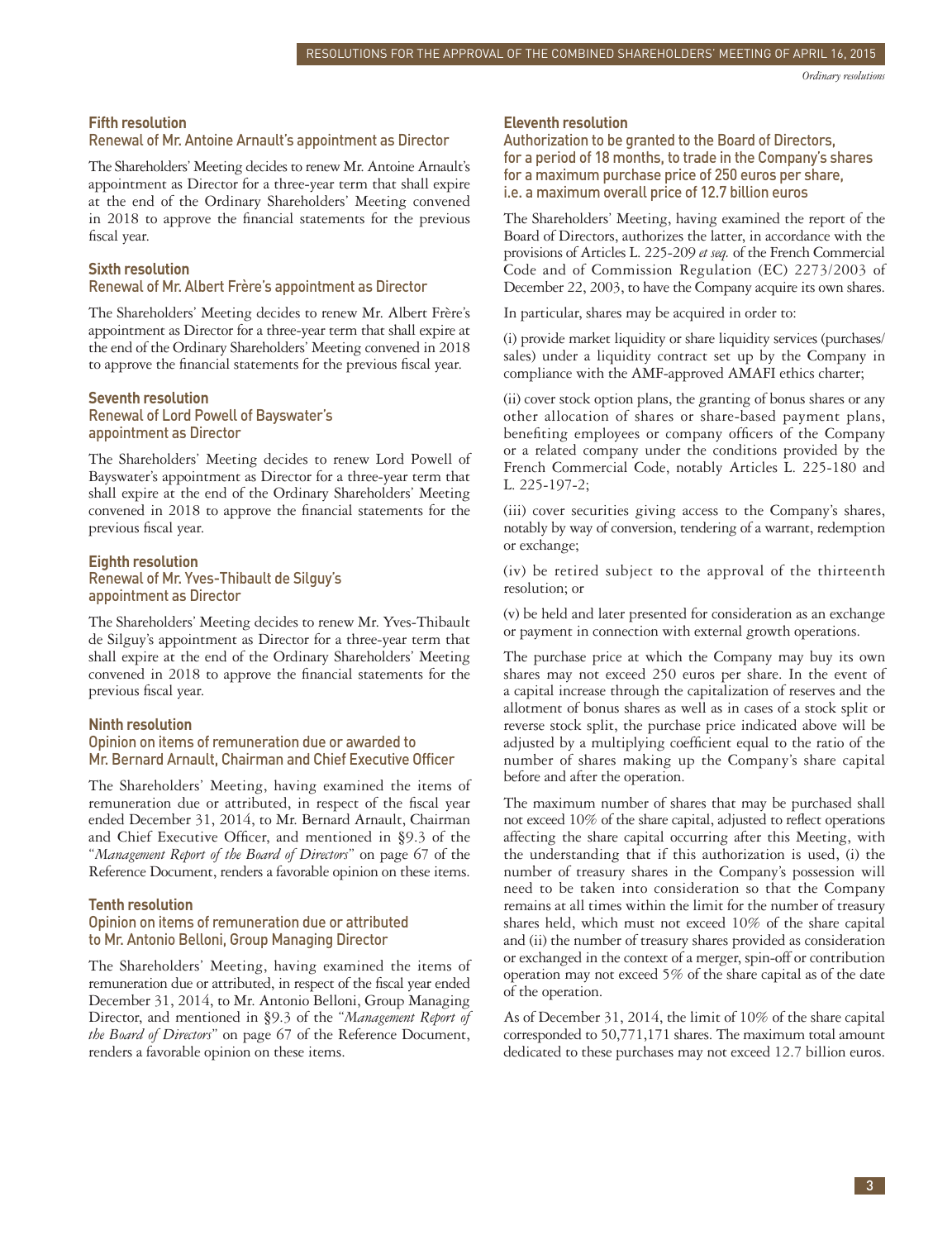<span id="page-5-0"></span>The share acquisition transactions described above, as well as any sale or transfer of these shares, may be carried out by any method in compliance with applicable laws and regulations, including through the use of derivatives and through block purchases or sales.

All powers are granted to the Board of Directors to implement this authorization. The Board may delegate said powers to the Chief Executive Officer, or, where applicable, with the latter's consent, to a Group Managing Director under the conditions provided by law, in order to:

- decide to implement this authorization;
- set the terms and conditions according to which shall be protected, where applicable, the rights of the holders of securities giving access to the share capital, share subscription or purchase options, or performance share allocation rights in accordance with legal, regulatory or contractual provisions;

### 2. EXTRAORDINARY RESOLUTIONS

#### **Twelfth resolution**

Delegation of authority to be granted to the Board of Directors, for a period of 26 months, to increase the share capital through the capitalization of profit, reserves, additional paid-in capital, or other items

The Shareholders' Meeting, having examined the report of the Board of Directors and in accordance with the provisions of the French Commercial Code, in particular its Articles L. 225-129, L. 225-129-2 and L. 225-130, and having met the conditions of quorum and majority required for Ordinary Shareholders' Meetings,

**1.** delegates its authority to the Board of Directors to carry out, in such amounts and at such times as it may deem fit, one or more capital increases through the capitalization of all or a portion of profit, reserves, additional paid-in capital, or other items as permitted by law and the Bylaws, through the issue of new shares or through an increase in the par value of existing shares or by a combination of the two;

**2.** grants this delegation of authority for a period of twenty-six months as of the date of this Meeting;

**3.** decides, should the Board of Directors use the authority thus delegated, that the total nominal amount of capital increases that may thereby be carried out shall not exceed fifty (50) million euros, subject to the provisions of the twenty-third resolution; it being specified that to this ceiling shall be added, where applicable, the nominal amount of the shares to be issued to protect the rights of holders of securities giving access to the share capital, share subscription or purchase options, or performance share allotment rights;

**4.** takes note that this delegation of authority entails the granting to the Board of Directors of all necessary powers, including the option to sub-delegate said powers to the Chief Executive Officer or, where applicable, with the latter's consent,

- place any stock market orders; enter into any contracts; sign any documents; enter into any agreements, particularly, for keeping records of stock purchases and sales, in accordance with applicable regulations;
- file any declarations, carry out any formalities and generally take any necessary action.

Unless it obtains prior authorization from the Shareholders' Meeting, the Board of Directors may not take the decision to use this delegation of authority as from the date at which a third party files a proposal for a tender offer for the shares of the Company; this restriction shall hold until the end of the offer period.

This authorization, which replaces the authorization granted by the Combined Shareholders' Meeting of April 10, 2014, is hereby granted for a period of eighteen months as of the date of this Meeting.

to a Group Managing Director, in order to implement this delegation, under the terms and conditions set forth by law, and in particular in order to:

- determine the amount and nature of the items to be capitalized, determine the number of new shares to be issued and/or the new par value of the shares comprising the share capital, set the date, even with retroactive effect, from which the new shares shall have dividend rights or the date on which the increase in the par value shall take effect,
- decide that rights forming fractional shares will not be tradable, that the corresponding shares shall be sold and that the proceeds of the sale shall be allotted to the holders of the rights,
- enter into any agreement, take any action, and complete any formalities required for the issue;

**5.** decides that this delegation of authority shall replace that granted by the Combined Shareholders' Meeting of April 18, 2013.

#### **Thirteenth resolution**

Authorization to be granted to the Board of Directors, for a period of 18 months, to reduce the share capital by retiring shares held by the Company subsequent to a repurchase of its own shares

The Shareholders' Meeting, having examined the report of the Board of Directors and the special report of the Statutory Auditors,

**1.** authorizes the Board of Directors to reduce the share capital of the Company, on one or more occasions, by retiring shares acquired pursuant to the provisions of Article L. 225-209 of the French Commercial Code;

**2.** grants this authorization for a period of eighteen months as of the date of this Meeting;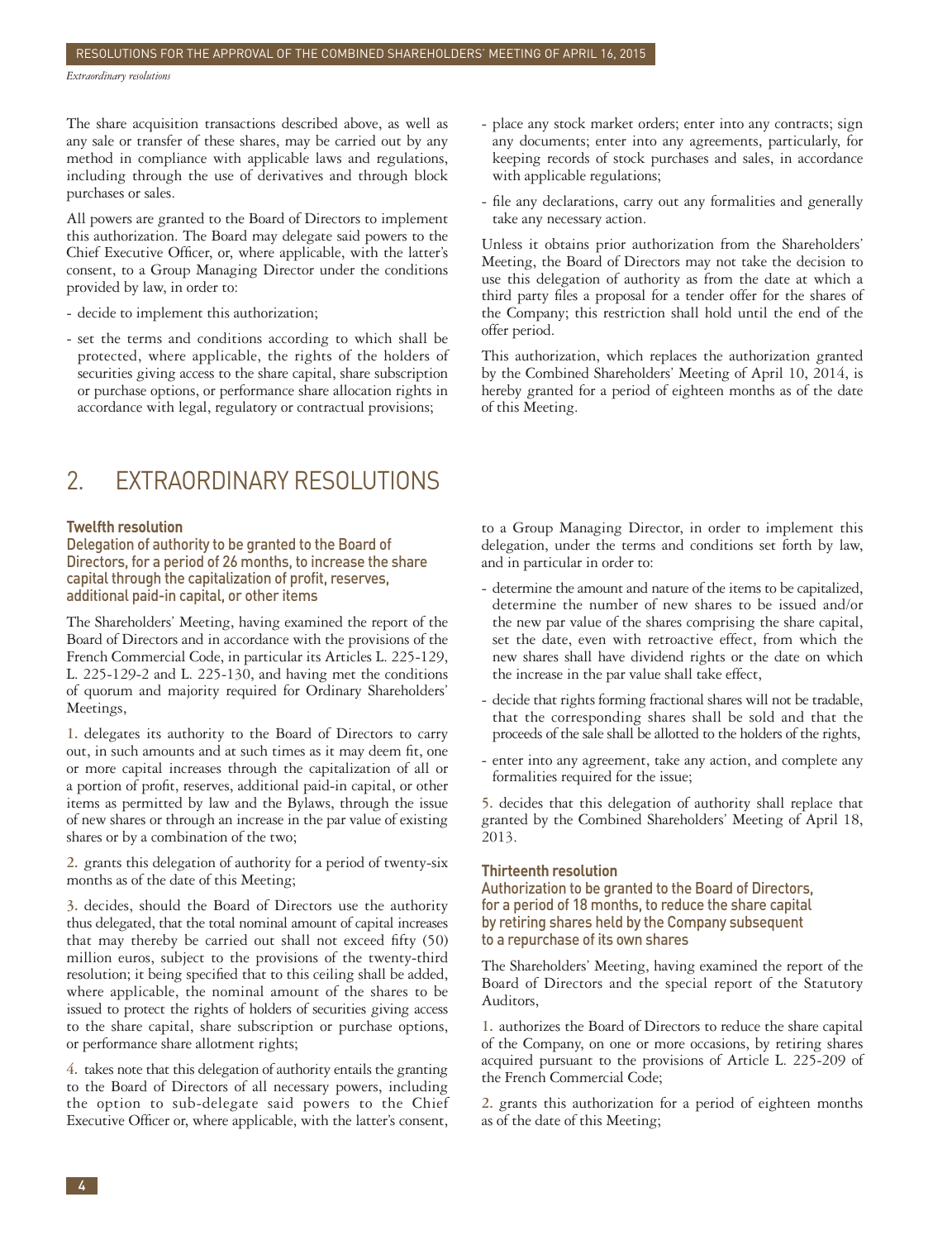**3.** sets the maximum amount of the capital reduction that may be performed over a twenty-four month period to 10% of Company's current capital;

**4.** grants all powers to the Board of Directors to perform and record the capital reduction transactions, carry out all required acts and formalities, amend the Bylaws accordingly, and generally take any necessary action;

**5.** decides that this authorization shall replace that granted by the Combined Shareholders' Meeting of April 10, 2014.

#### **Fourteenth resolution**

Delegation of authority to be granted to the Board of Directors, for a period of 26 months, to issue ordinary shares, and/or equity securities giving access to other equity securities or giving access to an allotment of debt securities, and/or securities giving access to equity securities to be issued with preferential subscription rights

The Shareholders' Meeting, having examined the report of the Board of Directors and the special report of the Statutory Auditors and in accordance with the provisions of the French Commercial Code, in particular its Articles L. 225-129, L. 225-129-2 and L. 228-92,

**1.** delegates its authority to the Board of Directors to proceed with the issue, on one or more occasions, in such amounts and at such times as it may deem fit, on the French and/or international market, by way of a public offering, whether denominated in euros or in any other currency or unit of account based on a basket of currencies, with preferential subscription rights, of ordinary shares, equity securities giving access to other equity securities or giving access to an allotment of debt securities, and more generally of any securities, hybrid or not, including subscription warrants issued on a standalone basis, giving either immediate or future access, at any time or on a predetermined date, to newly issued equity securities of the Company, by sub scription either in cash or by offsetting of receivables, conversion, exchange, redemption, tendering of a warrant or in any other manner, with the understanding that debt securities may be issued with or without guarantees, in forms, at rates and under terms and conditions that the Board of Directors shall deem appropriate, it being specified that the issuance of preference shares and securities giving immediate or future access to preference shares is excluded from the scope of this delegation;

**2.** grants this delegation of authority for a period of twenty-six months as of the date of this Meeting;

**3.** decides, should the Board of Directors use the authority thus delegated, that the total nominal amount (excluding issue premiums) of capital increases that may be carried out, whether immediately or over time, shall not exceed fifty (50) million euros, subject to the provisions of the twenty-third resolution, it being specified that:

- in the event of a capital increase by way of the capitalization of additional paid-in capital, reserves, profit or other items in the form of an allotment of bonus shares during the validity period of this delegation of authority, the aforementioned total nominal amount shall be adjusted by a multiplying coefficient equal to the ratio of the number of shares making

up the share capital after the operation to this number before the operation,

- to this ceiling shall be added, where applicable, the nominal amount of any additional shares to be issued in the event of further financial transactions to protect the rights of holders of securities giving future access to the share capital, share subscription or purchase options, or bonus share allotment rights;
- **4.** decides that, in the event of use of this delegation of authority:
- the shareholders will have preferential subscription rights and will be entitled to subscribe on an irreducible basis in proportion to the number of shares they hold at the time; the Board of Directors having the capacity to grant reducible subscription rights and to provide an overallotment option designed exclusively to meet unfilled reducible subscription orders,
- if the subscriptions made on an irreducible basis and, where applicable, on an irreducible basis, have failed to absorb the full number of securities issued, the Board of Directors may use, subject to the terms set forth by law and in such order as it may determine, any of the rights set forth under Article L. 225-134 of the French Commercial Code and, in particular, may offer to the public, in whole or in part, the unsubscribed shares and/or securities;

**5.** takes note that, should the authority thus delegated be used, the decision to issue securities giving access to the share capital shall entail, in favor of the holders of those securities, the express waiver by the shareholders of their preferential rights to subscribe for the shares to which those securities shall give access;

**6.** decides that the Board of Directors may suspend the exercise of the rights attached to the shares issued, for a period of up to three months, and take any useful measures with regard to adjustments to be made in accordance with legal and regulatory provisions in force and, where applicable, with contractual stipulations to protect the holders of rights attached to securities giving access to the Company's share capital;

**7.** grants all powers to the Board of Directors, including the capacity to delegate to the Chief Executive Officer or, where applicable, with the latter's consent, to a Group Managing Director, in order to:

- implement this delegation of authority, within the conditions specified by law,
- offset the costs of the share capital increases against the amount of the corresponding premiums and deduct from that amount the sums necessary to bring the legal reserve to one-tenth of the new share capital following each increase,
- make all adjustments required in accordance with applicable laws and regulations and determine the terms ensuring, where applicable, the protection of the rights of holders of securities giving future access to the share capital;

**8.** Unless it obtains prior authorization from the Shareholders' Meeting, the Board of Directors may not take the decision to use this delegation of authority as from the date at which a third party files a proposal for a tender offer for the shares of the Company; this restriction shall hold until the end of the offer period;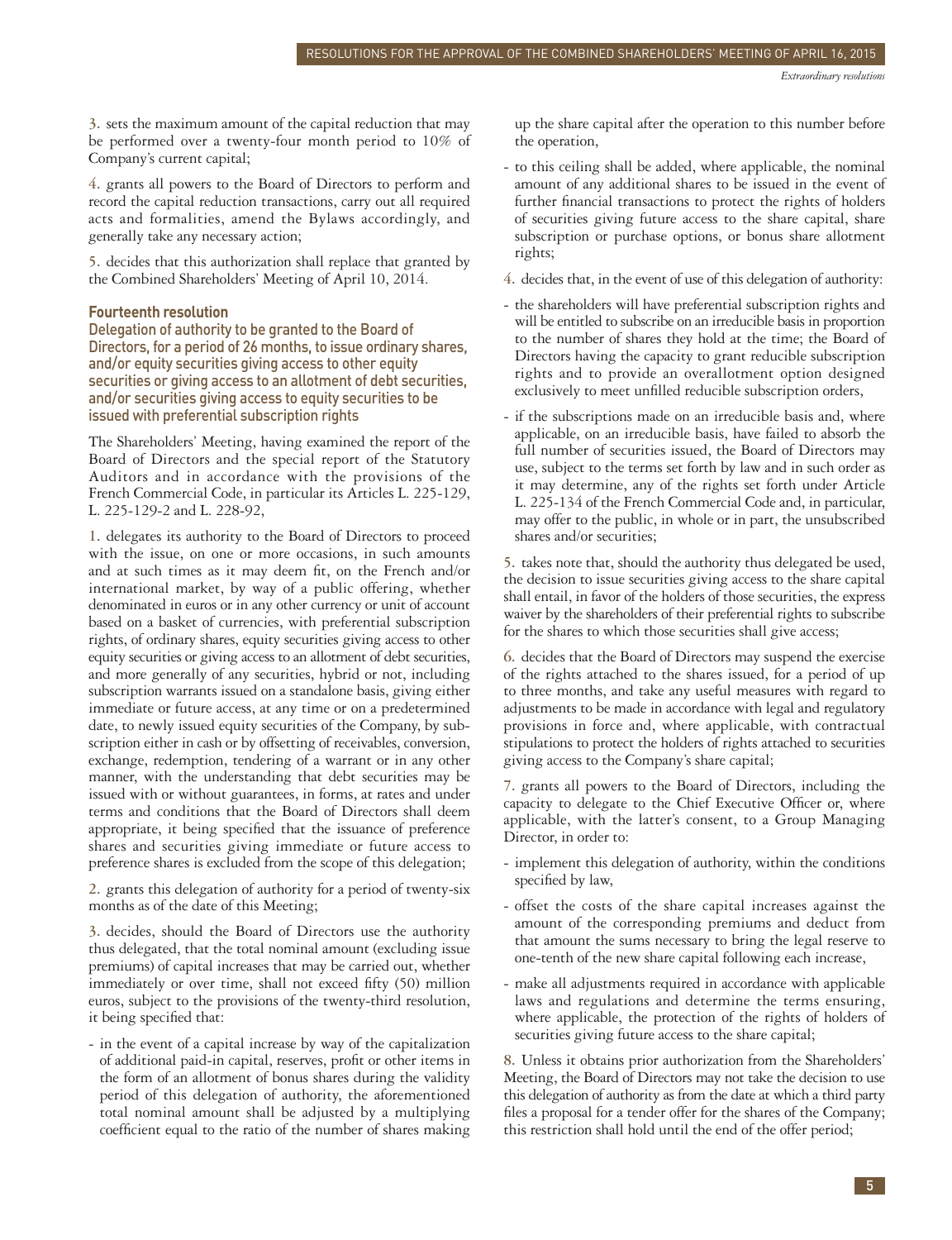*Extraordinary resolutions*

**9.** decides that this delegation of authority shall replace that granted by the Combined Shareholders' Meeting of April 18, 2013.

#### **Fifteenth resolution**

Delegation of authority to be granted to the Board of Directors, for a period of 26 months, to make a public offering of ordinary shares, and/or equity securities giving access to other equity securities or giving access to an allotment of debt securities, and/or securities giving access to equity securities to be issued, without preferential subscription rights with the possibility of priority rights

The Shareholders' Meeting, having examined the report of the Board of Directors and the special report of the Statutory Auditors and in accordance with the provisions of the French Commercial Code, in particular its Articles L. 225-129, L. 225-129-2, L. 225-135, L. 225-136 *et seq.* and L. 228-92,

**1.** delegates its authority to the Board of Directors to proceed with the issue, on one or more occasions, in such amounts and at such times as it may deem fit, on the French and/or international market, by way of a public offering, whether denominated in euros or in any other currency or unit of account based on a basket of currencies, of ordinary shares, equity securities giving access to other equity securities or giving access to an allotment of debt securities, and more generally of any securities, hybrid or not, including subscription warrants issued on a standalone basis, giving either immediate or future access, at any time or on a predetermined date, to newly issued equity securities of the Company, by subscription either in cash or by offsetting of receivables, conversion, exchange, redemption, tendering of a warrant or in any other manner, with the understanding that debt securities may be issued with or without guarantees, in forms, at rates and under terms and conditions that the Board of Directors shall deem appropriate, it being specified that the issuance of preference shares and securities giving immediate or future access to preference shares is excluded from the scope of this delegation;

**2.** grants this delegation of authority for a period of twenty-six months as of the date of this Meeting;

**3.** decides, should the Board of Directors use the authority thus delegated, that the total nominal amount (excluding issue premiums) of capital increases that may be carried out, whether immediately or over time, shall not exceed fifty (50) million euros, subject to the provisions of the twentythird resolution, it being specified that:

- in the event of a capital increase by way of the capitalization of additional paid-in capital, reserves, profit or other items in the form of an allotment of bonus shares during the validity period of this delegation of authority, the aforementioned total nominal amount shall be adjusted by a multiplying coefficient equal to the ratio of the number of shares making up the share capital after the operation to this number before the operation,
- to this ceiling shall be added, where applicable, the nominal amount of any additional shares to be issued in the event of further financial transactions to protect the rights of holders

of securities giving future access to the share capital, share subscription or purchase options, or bonus share allotment rights;

**4.** decides to exclude the preferential right of shareholders to subscribe for the shares and other securities that may be issued under this resolution, while leaving the Board of Directors the option to grant to shareholders, for such a period and under such terms as it shall determine in accordance with the provisions of Articles L. 225-135 and R. 225-131 of the French Commercial Code and for all or part of an issue made, a priority subscription right not giving rise to the creation of tradable rights and that shall be exercised in proportion to the number of shares held by each shareholder, and that may potentially be supplemented by a reducible subscription;

**5.** decides that the Board of Directors may suspend the exercise of the rights attached to the shares issued, for a period of up to three months, and take any useful measures with regard to adjustments to be made in accordance with legal and regulatory provisions in force and, where applicable, with contractual stipulations to protect the holders of rights attached to securities giving access to the Company's share capital;

**6.** takes note that, should the authority thus delegated be used, the decision to issue securities giving access to the share capital shall entail, in favor of the holders of those securities, the express waiver by the shareholders of their preferential rights to subscribe for the shares to which those securities shall give access;

**7.** decides, in accordance with Article L. 225-136 1° sub paragraph 1 of the French Commercial Code, that the amount of the consideration accruing and/or to accrue at a later date to the Company for each of the shares issued or to be issued under this delegation of authority, taking into account, in the event of the issue of standalone share subscription warrants, the issue price of such warrants, shall be at least equal to the minimum price set forth in legislative and regulatory provisions in force at the time of the issue (as of the date of this Meeting, the weighted average of the share price over the last three trading days on the regulated market of NYSE Euronext Paris preceding the determination of the subscription price for the capital increase, less a potential maximum discount of 5%, after adjusting, where applicable, this average in the event of a difference in the dividend rights dates);

**8.** grants the same powers to the Board of Directors, including the capacity to delegate to the Chief Executive Officer or, where applicable, with the latter's consent, to a Group Managing Director, as those specified under point 7 of the fourteenth resolution;

**9.** decides that, unless it obtains prior authorization from the Shareholders' Meeting, the Board of Directors may not take the decision to use this delegation of authority as from the date at which a third party files a proposal for a tender offer for the shares of the Company; this restriction shall hold until the end of the offer period;

**10.** decides that this delegation of authority shall replace that granted by the Combined Shareholders' Meeting of April 18, 2013.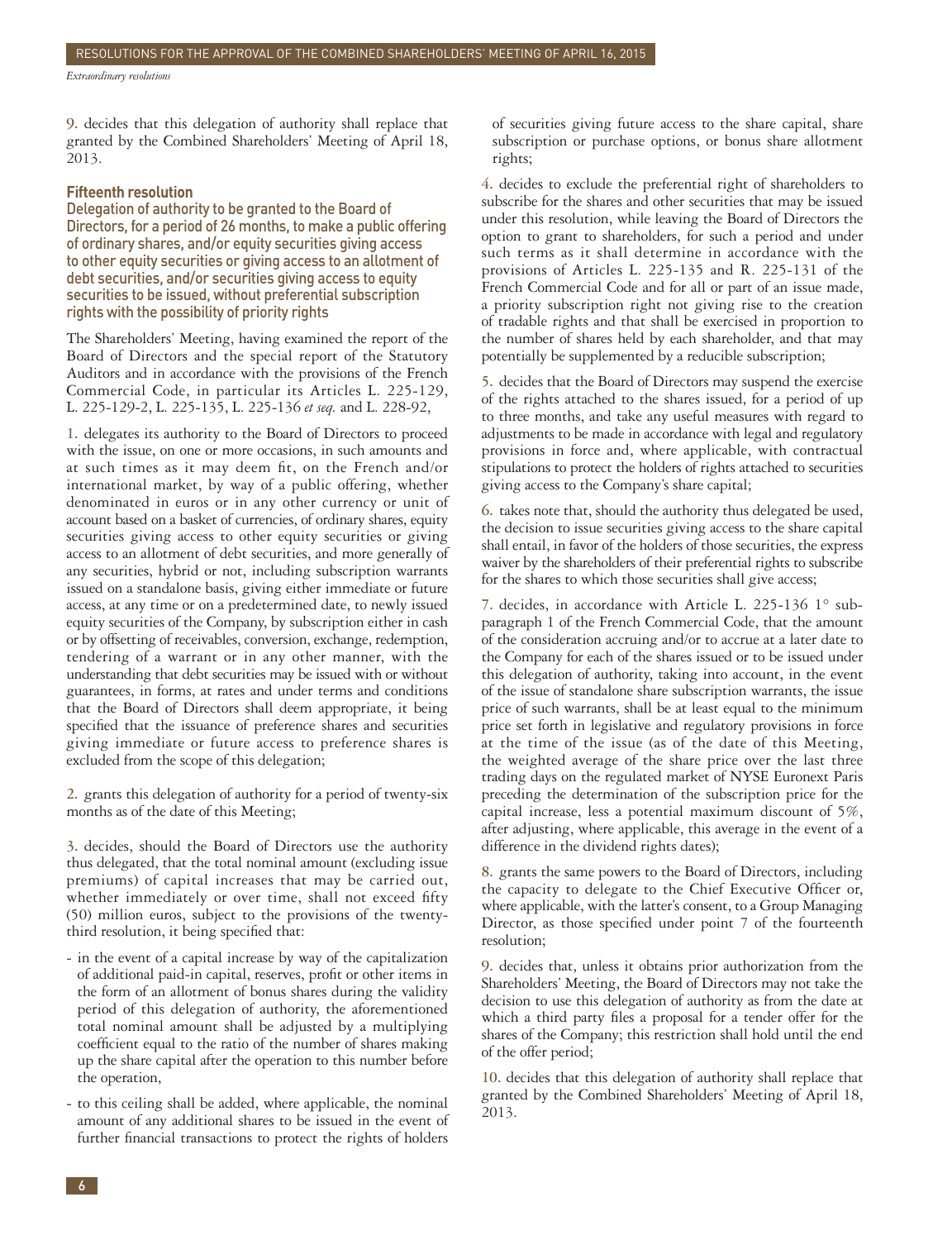#### **Sixteenth resolution**

Delegation of authority to be granted to the Board of Directors, for a period of 26 months to issue ordinary shares, and/or equity securities giving access to other equity securities or giving access to an allotment of debt securities, and/or securities giving access to equity securities to be issued, without preferential subscription rights, through a private placement reserved for qualified investors or a restricted group of investors

The Shareholders' Meeting, having examined the report of the Board of Directors and the special report of the Statutory Auditors and in accordance with the provisions of the French Commercial Code, in particular its Articles L. 225-129, L. 225-129-2, L. 225-135, L. 225-136 *et seq.* and L. 228-92,

**1.** delegates its authority to the Board of Directors to proceed with the issue, on one or more occasions, in such amounts and at such times as it may deem fit, on the French and/or international market, by way of an offering provided in Article L. 411-2 II of the French Monetary and Financial Code, whether denominated in euros or in any other currency or unit of account based on a basket of currencies, of ordinary shares, equity securities giving access to other equity securities or giving access to an allotment of debt securities, and more generally of any securities, hybrid or not, including subscription warrants issued on a standalone basis, giving either immediate or future access, at any time or on a predetermined date, to newly issued equity securities of the Company, by subscription either in cash or by offsetting of receivables, conversion, exchange, redemption, tendering of a warrant or in any other manner, with the understanding that debt securities may be issued with or without guarantees, in forms, at rates and under terms and conditions that the Board of Directors shall deem appropriate, it being specified that the issuance of preference shares and securities giving immediate or future access to preference shares is excluded from the scope of this delegation;

**2.** grants this delegation of authority for a period of twenty-six months as of the date of this Meeting;

**3.** decides, should the Board of Directors use the authority thus delegated, that the total nominal amount (excluding issue premiums) of capital increases that may be carried out, whether immediately or over time, shall not exceed fifty (50) million euros, subject to the provisions of the twenty-third resolution, it being specified that:

- in the event of a capital increase by way of the capitalization of additional paid-in capital, reserves, profit or other items in the form of an allotment of bonus shares during the validity period of this delegation of authority, the aforementioned total nominal amount shall be adjusted by a multiplying coefficient equal to the ratio of the number of shares making up the share capital after the operation to this number before the operation,

- to this ceiling shall be added, where applicable, the nominal amount of any additional shares to be issued in the event of further financial transactions to protect the rights of holders of securities giving future access to the share capital, share subscription or purchase options, or bonus share allotment rights.

Furthermore, in accordance with the provisions of Article L. 225-136 of the French Commercial Code, the amount of shares that may be issued per year shall not in any event exceed 20% of the share capital as of the date of the issue;

**4.** decides, in accordance with Article L. 225-135 of the French Commercial Code, to exclude the preferential right of shareholders to subscribe for the securities that may be issued under this resolution;

**5.** decides that the Board of Directors may suspend the exercise of the rights attached to the shares issued, for a period of up to three months, and take any useful measures with regard to adjustments to be made in accordance with legal and regulatory provisions in force and, where applicable, with contractual stipulations to protect the holders of rights attached to securities giving access to the Company's share capital;

**6.** takes note that, should the authority thus delegated be used, the decision to issue securities giving access to the share capital shall automatically entail, in favor of the holders of those securities, the express waiver by the shareholders of their preferential rights to subscribe for the shares to which those securities shall give access;

**7.** decides, in accordance with Article L. 225-136 1° sub paragraph 1 of the French Commercial Code, that the amount of the consideration accruing and/or to accrue at a later date to the Company for each of the shares issued or to be issued under this delegation of authority, taking into account, in the event of the issue of standalone share subscription warrants, the issue price of such warrants, shall be at least equal to the minimum price set forth in legislative and regulatory provisions in force at the time of the issue (as of the date of this Meeting, the weighted average of the share price over the last three trading days on the regulated market of NYSE Euronext Paris preceding the determination of the subscription price for the capital increase, less a potential maximum discount of 5%, after adjusting, where applicable, this average in the event of a difference in the dividend rights dates);

**8.** grants the same powers to the Board of Directors, including the capacity to delegate to the Chief Executive Officer or, where applicable, with the latter's consent, to a Group Managing Director, as those specified under point 7 of the fourteenth resolution;

**9.** decides that, unless it obtains prior authorization from the Shareholders' Meeting, the Board of Directors may not take the decision to use this delegation of authority as from the date at which a third party files a proposal for a tender offer for the shares of the Company; this restriction shall hold until the end of the offer period;

**10.** decides that this delegation of authority shall replace that granted by the Combined Shareholders' Meeting of April 18, 2013.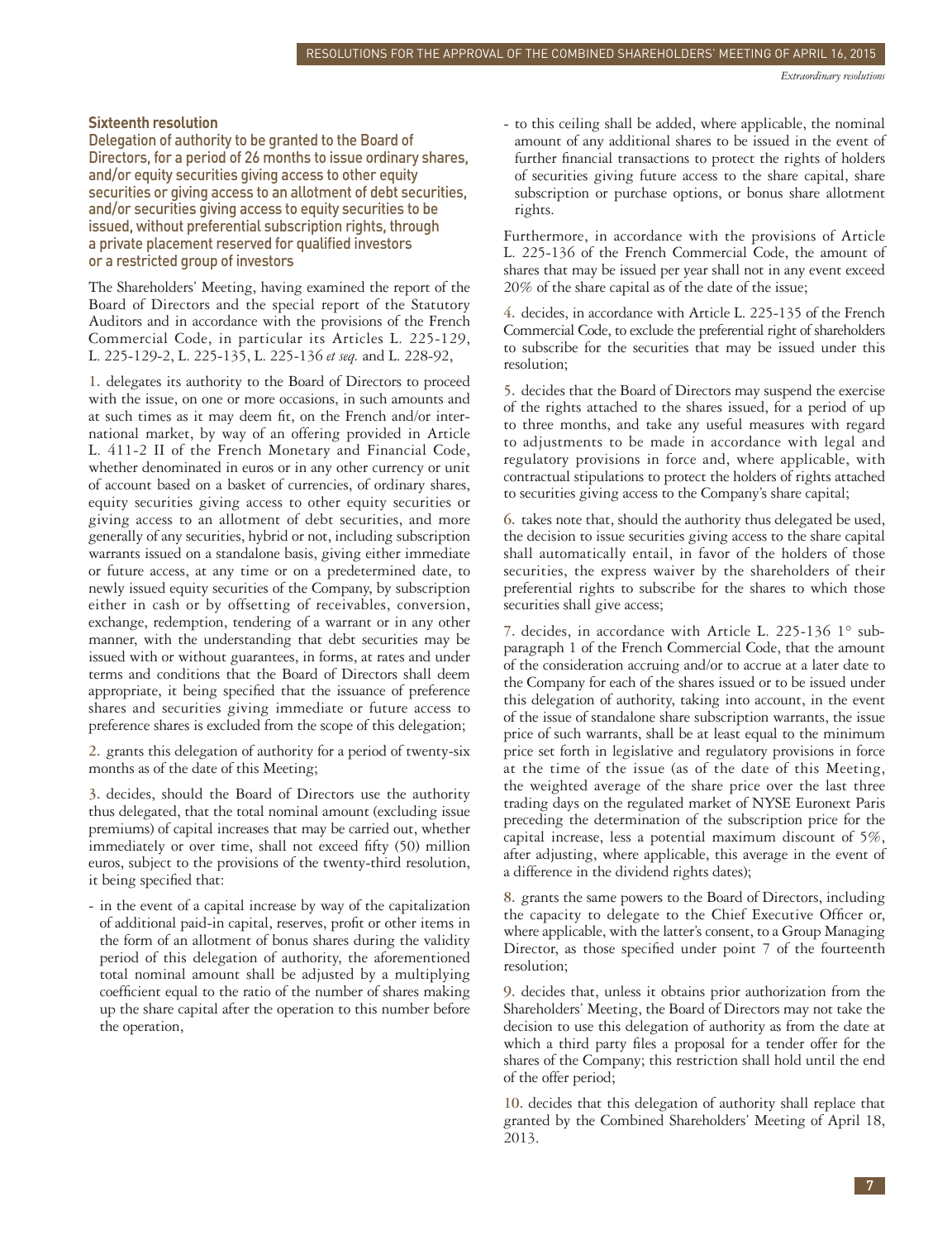*Extraordinary resolutions*

#### **Seventeenth resolution**

Authorization to be granted to the Board of Directors, for a period of 26 months, to set the issue price of shares and/or securities giving access to the share capital, in a total issue amount not to exceed 10% of the share capital per year, in connection with a capital increase issued without preferential share subscription rights

The Shareholders' Meeting, having examined the report of the Board of Directors and the special report of the Statutory Auditors and in accordance with the provisions of Article L. 225-136 1° subparagraph 2 of the French Commercial Code, authorizes the Board of Directors, with the capacity to subdelegate as provided by law, for issues decided under the fifteenth and sixteenth resolutions and in a total issue amount not to exceed 10% of the share capital per year as of the date of the issue, to depart from the rules for the determination of the issue price of shares under the aforementioned resolutions by applying a maximum discount of 10% to the weighted average of the share price over the last three trading days, on the regulated market of NYSE Euronext Paris, preceding the determination of the subscription price for the capital increase.

This authorization is granted for a period of twenty-six months as of the date of this Shareholders' Meeting.

#### **Eighteenth resolution**

Delegation of authority to be granted to the Board of Directors, for a period of 26 months, to increase the number of securities to be issued in the event of a capital increase with or without preferential subscription rights for the shareholders in connection with overallotment options in the event that the securities on offer are oversubscribed

The Shareholders' Meeting, having examined the report of the Board of Directors and the special report of the Statutory Auditors, delegates its authority to the Board of Directors, in connection with issues decided pursuant to the delegations of authority granted to the Board of Directors under the fourteenth, fifteenth and/or sixteenth resolutions, to increase the number of securities initially planned for issue, if an issue is oversubscribed, under the conditions and within the limits provided by Articles L. 225-135-1 and R. 225-118 of the French Commercial Code, subject to the ceilings specified by the aforementioned resolutions and for the period specified by the aforementioned resolutions.

#### **Nineteenth resolution**

Delegation of authority to be granted to the Board of Directors, for a period of 26 months, to issue shares and/or equity securities giving access to other equity securities or to an allotment of debt securities in consideration for securities tendered to any public exchange offer initiated by the Company

The Shareholders' Meeting, having examined the report of the Board of Directors and the special report of the Statutory Auditors and in accordance with the provisions of the French Commercial Code, in particular its Articles L. 225-129, L. 225-129-2, L. 225-148 and L. 228-92,

**1.** delegates its authority to the Board of Directors to proceed with the issue, on one or more occasions, at such times as it may deem fit, of shares, equity securities giving access to other equity securities or to an allotment of debt securities in consideration for securities tendered to a public exchange offer initiated in France or abroad by the Company for the securities of another company admitted to trading on a regulated market as defined under said Article L. 225-148;

**2.** grants this delegation of authority for a period of twenty-six months as of the date of this Meeting;

**3.** decides that the maximum nominal amount (excluding issue premiums) of the capital increases that may be carried out under this resolution shall be fifty (50) million euros, subject to the provisions of the twenty-third resolution, it being specified that:

- in the event of a capital increase by way of the capitalization of additional paid-in capital, reserves, profit or other items in the form of an allotment of bonus shares during the validity period of this delegation of authority, the aforementioned total nominal amount shall be adjusted by a multiplying coefficient equal to the ratio of the number of shares making up the share capital after the operation to this number before the operation,
- to this ceiling shall be added, where applicable, the nominal amount of any additional shares to be issued in the event of further financial transactions to protect the rights of holders of securities giving future access to the share capital, share subscription or purchase options, or bonus share allotment rights;

**4.** takes note that the shareholders of the Company shall not have preferential subscription rights to the shares and/or securities issued pursuant to this delegation of authority, which are exclusively to be presented as consideration for securities tendered to a public exchange offer initiated by the Company;

5. takes note that the price of the shares and/or securities issued under this delegation of authority shall be determined on the basis of applicable law regarding public exchange offers;

**6.** decides, should the authority thus delegated be used, that the Board of Directors shall have all powers, including the capacity to delegate within legal limits, particularly in order to:

- approve the list of securities tendered to the exchange, set the conditions for the issue, the exchange ratio and, where applicable, the amount of the cash equalization payment to be paid, and determine the means of the issue within the framework of a public exchange offer, a purchase or exchange alternative offer, or a public offer to purchase or exchange the target securities for consideration in securities and cash, or a primary offer in the form of a public tender offer (OPA) or public exchange offer (OPE) together with a secondary OPE or OPA,
- determine the date from which the new shares shall have dividend rights,
- offset, where applicable, the costs of the capital increases against the amount of contribution premiums and deduct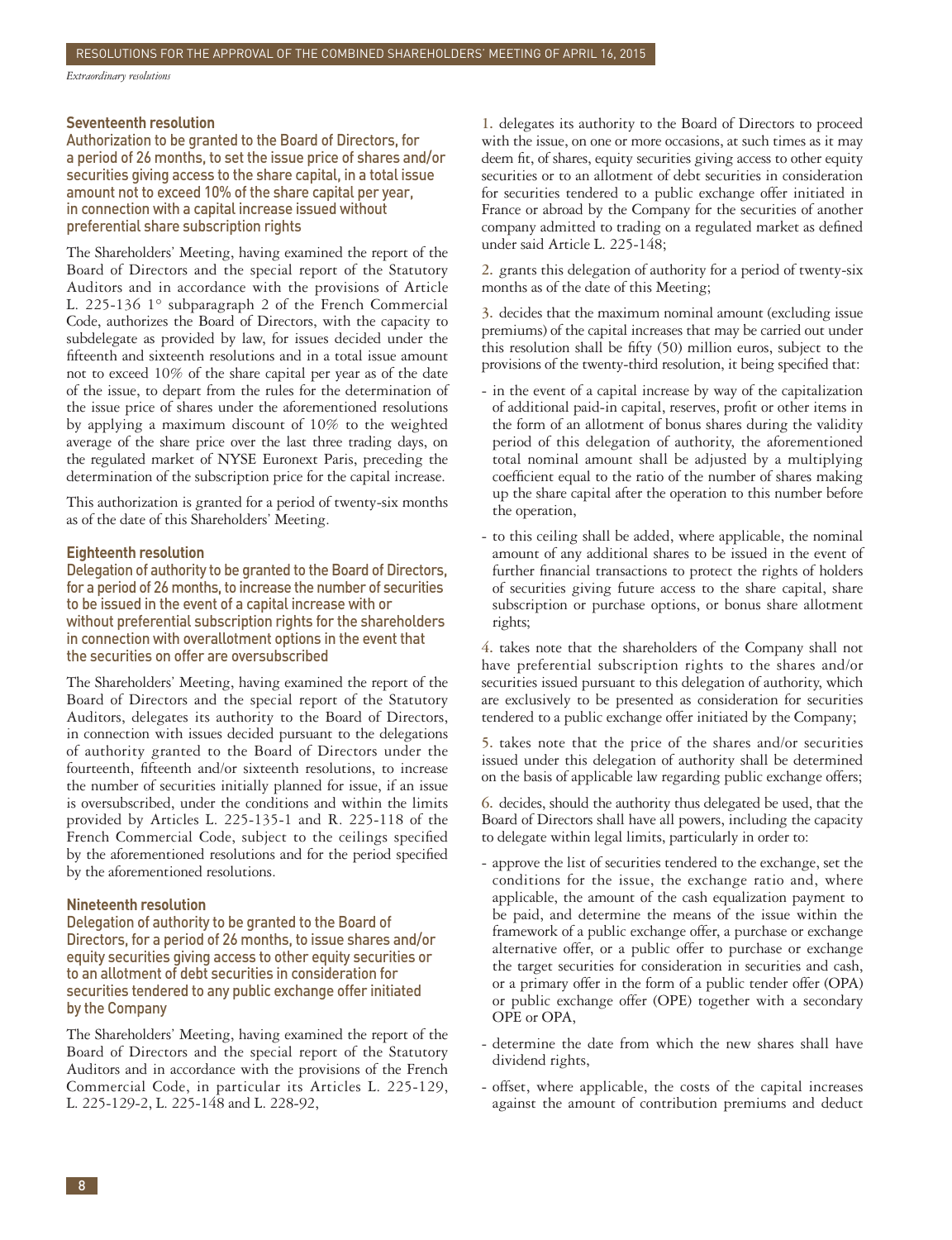from that amount the sums necessary to bring the legal reserve to one-tenth of the new share capital following each increase,

- amend the Bylaws accordingly;

**7.** decides that, unless it obtains prior authorization from the Shareholders' Meeting, the Board of Directors may not take the decision to use this delegation of authority as from the date at which a third party files a proposal for a tender offer for the shares of the Company; this restriction shall hold until the end of the offer period;

**8.** decides that this delegation of authority shall replace that granted by the Combined Shareholders' Meeting of April 18, 2013.

#### **Twentieth resolution**

Delegation of authority to be granted to the Board of Directors, for a period of 26 months, to issue shares as consideration for contributions in kind of equity securities or securities giving access to the share capital, subject to a limit of 10% of the share capital

The Shareholders' Meeting, having examined the report of the Board of Directors, pursuant to the provisions of the French Commercial Code, in particular its Articles L. 225-147 and L. 225-147-1,

**1.** delegates to the Board of Directors the powers necessary to proceed with the issue, on one or more occasions, at such times as it may deem fit, of shares as consideration for contributions in kind made to the Company and consisting of equity securities or securities giving access to the share capital, in cases where the provisions of Article L. 225-148 of the French Commercial Code do not apply;

**2.** grants this delegation of authority for a period of twenty-six months as of the date of this Meeting;

**3.** decides that the total number of shares that may be issued under this resolution shall not exceed 10% of the Company's share capital as of the date of issue, subject to the provisions of the twenty-third resolution.

To this ceiling shall be added, where applicable, the nominal amount of any additional shares to be issued in the event of further financial transactions to protect the rights of holders of securities giving future access to the share capital, share subscription or purchase options, or bonus share allotment rights;

**4.** decides, should the authority thus delegated be used, the Board of Directors shall have all powers, particularly in order to:

- approve the valuation of the contribution based on the report of the Contribution Auditor(s) (*Commissaire(s) aux Apports*) if one is required,
- determine the date from which the new shares shall have dividend rights,
- offset, where applicable, the costs of the capital increases against the amount of contribution premiums and deduct from that amount the sums necessary to bring the legal reserve to one-tenth of the new share capital following each increase,
- amend the Bylaws accordingly;

**5.** takes note that the shareholders of the Company shall not have preferential subscription rights to the shares issued pursuant to this delegation of authority, which are exclusively to be presented as consideration for contributions in kind;

**6.** decides that, unless it obtains prior authorization from the Shareholders' Meeting, the Board of Directors may not take the decision to use this delegation of authority as from the date at which a third party files a proposal for a tender offer for the shares of the Company; this restriction shall hold until the end of the offer period;

**7.** decides that this authorization shall replace that granted by the Combined Shareholders' Meeting of April 18, 2013.

#### **Twenty-first resolution**

Authorization to be granted to the Board of Directors, for a period of 26 months, to grant subscription options without preferential subscription rights for the shareholders or share purchase options to employees and senior executive officers of the Company and affiliated entities, subject to a limit of 1% of the share capital

The Shareholders' Meeting, having examined the report of the Board of Directors and the special report of the Statutory Auditors,

**1.** authorizes the Board of Directors, as provided by Articles L. 225-117 *et seq.* of the French Commercial Code, to grant, on one or more occasions, to employees or senior executive officers of the Company or of affiliated entities within the meaning of Article L. 225-180 of the French Commercial Code, or to certain categories of them, options conferring entitlement either to subscribe for new shares of the Company to be issued in a capital increase or to acquire existing shares resulting from repurchases by the Company, with the understanding that the total amount of options granted under this authorization shall not confer entitlement to a number of shares exceeding 1% of the Company's share capital as of the date of this Meeting, it being specified that the amount of such a capital increase shall be offset against the overall ceiling of fifty (50) million euros set forth in the twenty-third resolution below;

**2.** takes note that this authorization comprises an express waiver, in favor of the beneficiaries of subscription options, by the shareholders of their preferential right to subscribe to the shares that will be issued as the options are exercised, and that it will be implemented under the terms and conditions laid down by law and regulations in force on the opening date of the options;

**3.** takes note that the granting of share subscription or purchase options to the Chairman of the Board of Directors, the Chief Executive Officer or the Group Managing Director(s) may only occur subject to the conditions set forth in Article L. 225-186-1 of the French Commercial Code;

**4.** decides that the exercise of options granted to senior executive officers shall be subject to meeting the performance conditions determined by the Board of Directors;

**5.** decides that the subscription or purchase price of the shares shall be determined by the Board of Directors on the date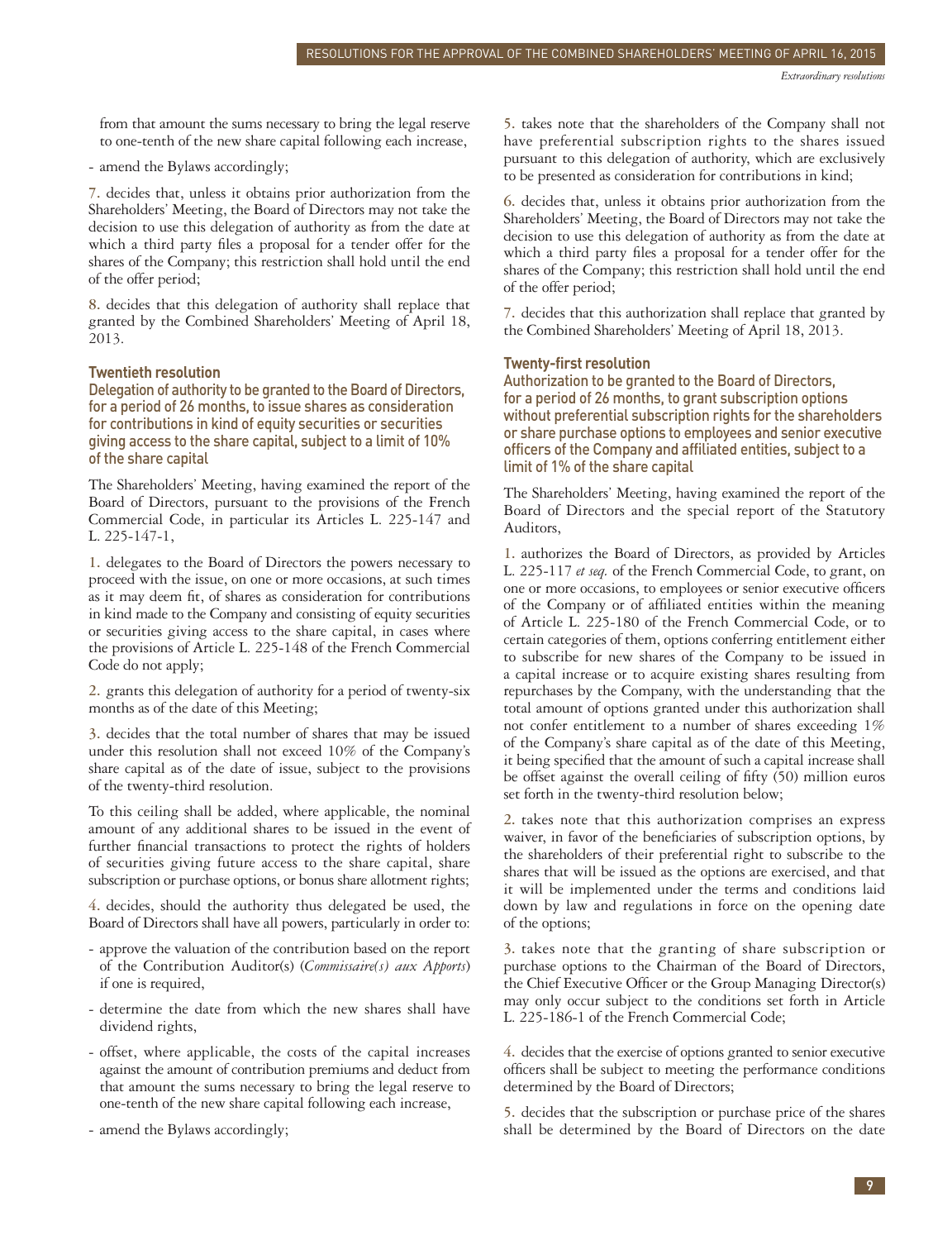*Extraordinary resolutions*

when the option is granted in accordance with the provisions in force on that date, it being specified that this price shall not be lower than the average quoted share price during the twenty trading days prior to said date. In addition, in the case of share purchase options, it shall not be lower than the average purchase price of the shares to be allocated upon the exercise of said options.

The subscription or purchase price of shares under option shall not be modified except under the circumstances set forth by law, on the occasion of financial operations or corporate actions. In which case the Board of Directors shall apply an adjustment, pursuant to regulations, to the number and price of shares under option in order to take into account the impact of these operations and actions;

**6.** decides that, subject to the provisions of Article L. 225-185 of the French Commercial Code with respect to senior executive officers, options must be exercised within a maximum period of ten years following their grant date;

**7.** grants full powers to the Board of Directors under the limits set forth above in order to:

- determine the terms of the plan(s) and the conditions under which the options shall be granted, conditions which may include clauses prohibiting the immediate resale of all or a portion of the shares, although the compulsory holding period shall not exceed three years from the exercise of the options, it being specified that, in any event, the Board of Directors shall be responsible, with respect to options granted to senior executive officers as set forth in Article L. 225-185, subparagraph 4 of the French Commercial Code, either for deciding that the options shall not be exercised by the parties concerned prior to the conclusion of their term of office, or for setting the number of shares issued as a result of the exercise of options that they shall be required to hold in registered form until the conclusion of their term of office,
- set the prices for subscribing for new shares or purchasing existing shares,
- decide upon the grant date or dates,
- where applicable, make the exercise of all or a portion of the options subject to one or more performance conditions that it shall determine,
- draw up the list of option beneficiaries,
- complete, either directly or through an intermediary, all acts and formalities to finalize any capital increase made pursuant to the authorization contained in this resolution,
- take the necessary measures to protect the interests of the option beneficiaries if one of the events enumerated in Article L. 225-181 of the French Commercial Code takes place,
- provide for the possibility to temporarily suspend the exercise of options for a period not to exceed three months in the event of financial transactions involving the exercise of a right attached to the shares,
- record the capital increases resulting from the exercise of options; amend the Bylaws accordingly and generally take any necessary action,

**8.** takes note that the Board of Directors shall inform the Ordinary Shareholders' Meeting every year of the operations carried out under this resolution, indicating the number and price of options granted and their beneficiaries, as well as the number of shares subscribed or purchased;

**9.** grants this authorization for a period of twenty-six months as of the date of this Meeting;

**10.** decides that this authorization shall replace that granted by the Combined Shareholders' Meeting of April 5, 2012.

#### **Twenty-second resolution**

Delegation of authority to be granted to the Board of Directors, for a period of 26 months, to issue shares and/or securities giving access to the Company's share capital without preferential subscription rights for the shareholders, in favor of members of Company Savings Plans (PEE) of the Group, subject to a limit of 1% of the share capital

The Shareholders' Meeting, having examined the report of the Board of Directors and the special report of the Statutory Auditors and acting in accordance with the provisions of Articles L. 225-129-2, L. 225-138 and L. 225 138-1 of the French Commercial Code and L. 3332-1 *et seq.* of the French Labor Code, and in order to comply with the provisions of Article 225-129-6 of the French Commercial Code,

**1.** delegates its authority to the Board of Directors to (i) carry out, on one or more occasions, within the conditions provided by Articles L. 3332-18 *et seq.* of the French Labor Code, an increase of the share capital through the issue of shares or more generally of any securities giving access to the Company's share capital, reserved for employees of the Company and of affiliated companies within the meaning of Article L. 3344-1 of the French Labor Code, who are members of a Company Savings Plan (PEE) and (ii) make, where applicable, allotments of performance shares or securities giving access to the share capital in full or partial replacement of the discount set forth in 4 below, within the conditions and limits provided by Article L. 3332-21 of the French Labor Code, it being specified that, as necessary, the Board of Directors may replace all or part of this capital increase with the transfer, under the same conditions, of securities already issued by the Company;

**2.** grants this delegation of authority for a period of twenty-six months as of the date of this Meeting;

**3.** decides, subject to the provisions of the twenty-third resolution, that the total number of shares that may result from all share issues under this delegation of authority, including those resulting from the shares or securities giving access to the share capital that may be allotted free of charge in full or partial replacement of the discount as provided by Articles L. 3332-18 *et seq.* of the French Labor Code, shall not exceed 1% of the Company's share capital as of the date of this Meeting. To this number shall be added, where applicable, the number of additional shares to be issued to protect, as provided by law, the rights of holders of securities giving access to the Company's share capital;

**4.** decides that (i) the subscription price of newly issued shares shall be neither higher than the average of the opening price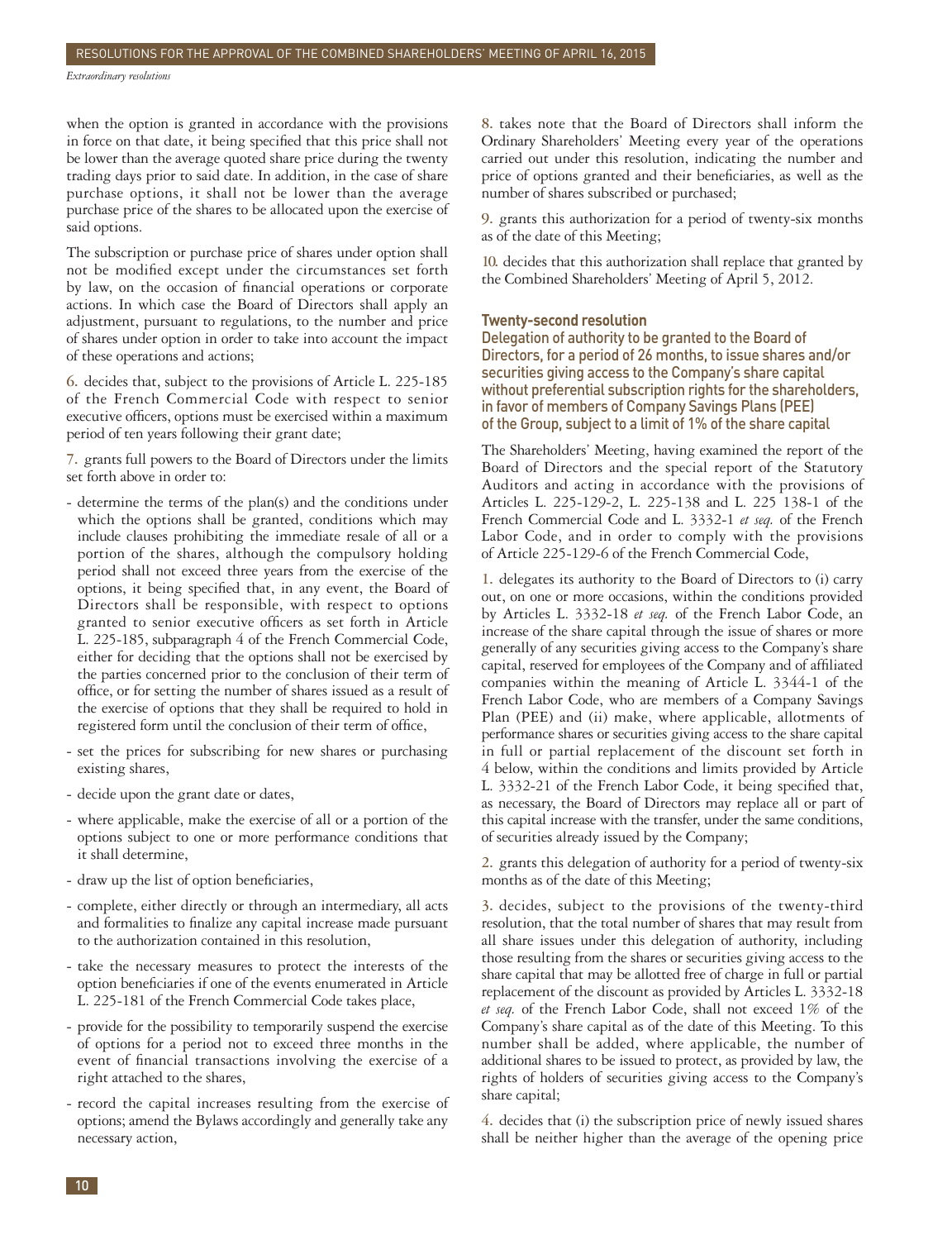for existing shares on the regulated market of NYSE Euronext Paris during the twenty trading sessions preceding the date of the decision by the Board of Directors or by the Chief Executive Officer setting the opening date for subscription, nor more than 20% lower than this average; it being specified that the Board of Directors or the Chief Executive Officer may, where applicable, reduce or eliminate the discount which might otherwise apply, in order to take into account, in particular, legal frameworks or tax regimes applicable outside France, or may decide to fully or partially replace this discount with the allotment, free of charge, of shares and/or securities giving access to the share capital and that (ii) the issue price of the securities giving access to the share capital shall be determined as provided by Article L. 3332-21 of the French Labor Code;

**5.** decides to exclude the preferential right of shareholders to subscribe for the shares or securities giving access to the Company's share capital that may be issued under this delegation of authority for employees as set forth above, and to waive any rights to shares or securities giving access to the share capital that might be allotted free of charge on the basis of this resolution;

**6.** grants all powers to the Board of Directors, including the capacity to subdelegate as provided by law, to implement this delegation and in particular to:

- determine the length of service requirements that must be met in order to participate in the operation, within legal limits, and, where applicable, the maximum number of shares that may be subscribed for by each employee,
- decide whether shares must be subscribed for directly by employees enrolled in the Group's Company Savings Plans (PEE) or whether they must be subscribed for via a corporate investment fund (FCPE) or via a mutual fund available exclusively to employee shareholders (SICAVAS),
- draw up the list of companies whose employees may benefit from the subscription offer,
- determine whether a specific time period should be granted to employees in order to pay up their securities,
- set the conditions for enrollment in the Group's Company Savings Plan(s) (PEE) and draw up or amend their regulations,
- set the opening and closing dates for the subscription period and the issue price for securities,
- proceed, within the limits set forth by Articles L. 3332-18 *et seq.* of the French Labor Code, with the allotment of bonus shares or securities giving access to the share capital, and set the type and amount of reserves, profit, or additional paid-in capital to be capitalized,
- approve the number of new shares to be issued and the reduction rules applicable in the event of oversubscription,
- offset the costs of the share capital increases and issues of other securities giving access to the share capital against the amount of the premiums corresponding to those increases, and deduct from that amount the sums necessary to bring the legal reserve to one-tenth of the new share capital following each increase;

**7.** decides that this delegation of authority shall replace that granted by the Combined Shareholders' Meeting of April 18, 2013.

#### **Twenty-third resolution**

#### Determination of an overall ceiling of 50 million euros for capital increases decided pursuant to delegations of authority

The Shareholders' Meeting, having examined the report of the Board of Directors and in accordance with the provisions of Article L. 225-129-2 of the French Commercial Code, decides to set at fifty (50) million euros the cumulative maximum nominal amount (excluding issue premiums) of the issues that may be decided pursuant to the delegations of authority granted to the Board of Directors under the preceding resolutions. It is specified that this amount shall be increased by the nominal amount of the capital increases to be carried out to protect, as provided by law, the rights of the holders of securities issued previously. In the event of a capital increase by way of the capitalization of additional paid-in capital, reserves, profit or other items in the form of an allotment of bonus shares during the validity period of this delegation of authority, the aforementioned total nominal amount (excluding issue premiums) shall be adjusted by a multiplying coefficient equal to the ratio of the number of shares making up the share capital after the operation to this number before the operation.

#### **Twenty-fourth resolution**

Authorization to be granted to the Board of Directors, for a period of 26 months, to allot, as bonus shares, shares to be issued without preferential subscription rights for the shareholders, or existing shares, to employees and / or senior executive officers of the Company and affiliated entities, subject to a limit of 1% of the share capital

The Shareholders' Meeting, having examined the report of the Board of Directors and the special report of the Statutory Auditors and in accordance with the provisions of Articles 225-197-1 *et seq.* of the French Commercial Code,

**1.** authorizes the Board of Directors, at its sole discretion, to allot, on one or more occasions, to employees or senior executive officers of the Company or of its affiliated entities within the meaning of Article L. 225-197-2 of the French Commercial Code, or to certain categories of them, existing or newly issued shares as bonus shares, with the understanding that the total amount of bonus shares allotted shall not exceed 1% of the Company's share capital as of the date of this Meeting, it being specified that the amount of this capital increase shall be offset against the overall ceiling of fifty (50) million euros defined in the twenty-third resolution above;

**2.** grants this authorization for a period of twenty-six months as of the date of this Meeting;

**3.** decides that the allotment of the shares to their beneficiaries shall become definitive either (i) after a minimum vesting period of two years, with the beneficiaries being required in this case to hold said shares for a minimum period of two years once vested, or (ii) after a minimum vesting period of four years, without any minimum holding period. The Board of Directors shall have the capacity to choose between these two options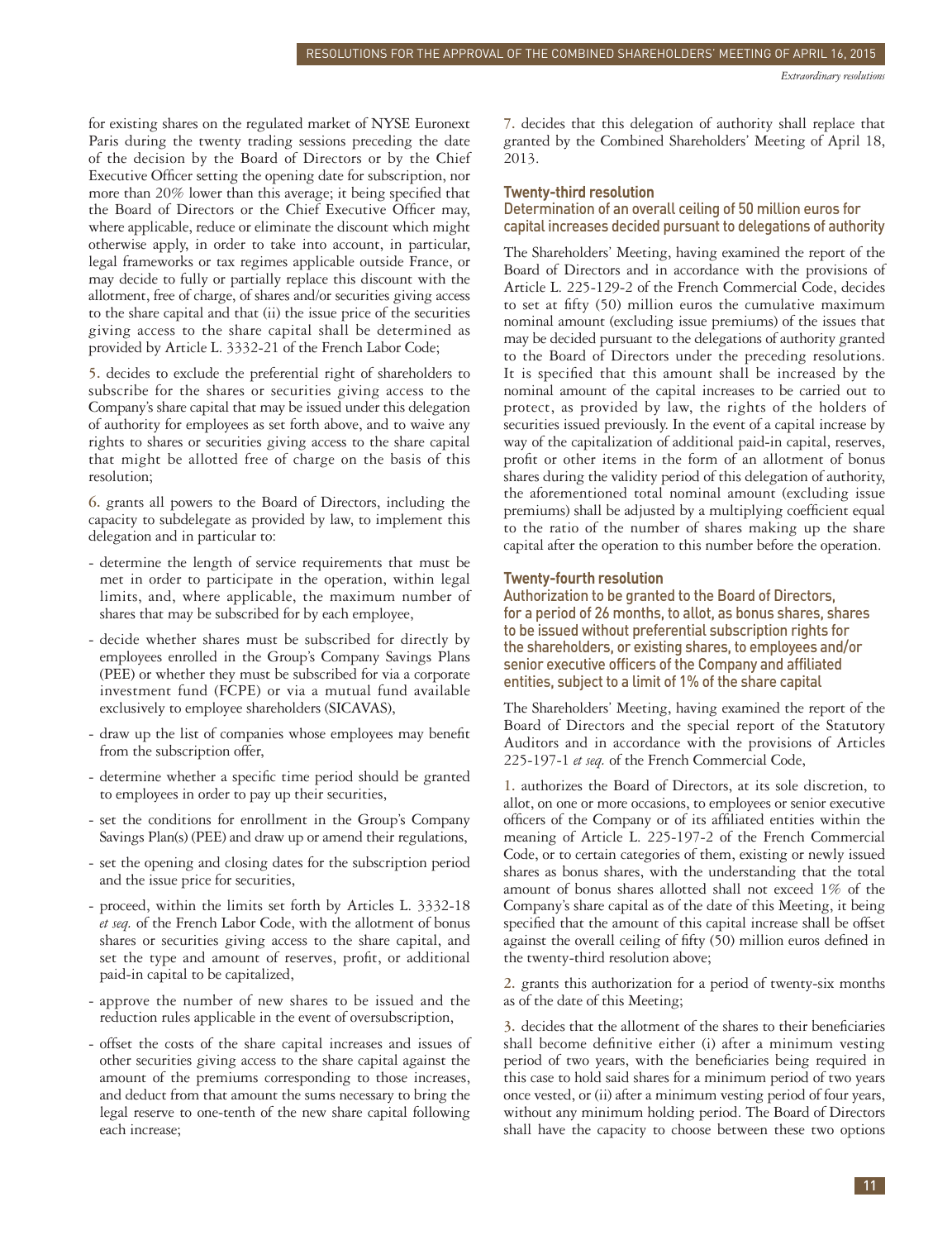and to use them alternately or concurrently, and may, in the first case, extend the vesting period and/or the holding period and, in the second case, extend the vesting period and/or set a holding period.

However, the allotment of the shares to their beneficiaries shall become definitive before the end of the applicable vesting period in the event of beneficiary death or disability corresponding to a classification in the second or third category set forth in Article L. 341-4 of the French Social Security Code. Moreover, in this case, said shares shall be freely transferable;

**4.** decides that the definitive allocation of the shares to senior executive officer beneficiaries shall be subject to meeting the performance conditions determined by the Board of Directors.

**5.** authorizes the Board of Directors to make, where applicable, during the vesting period, adjustments to the number of shares in connection with any transactions involving the share capital, so as to protect the rights of beneficiaries;

**6.** takes note that if the allotment involves shares to be issued, this authorization automatically entails, in favor of the beneficiaries of the bonus shares, a waiver by the shareholders of their preferential subscription rights;

**7.** decides, should this authorization be used, that the Board of Directors shall have all powers, including the capacity to delegate within legal limits, particularly in order to:

- draw up the lists of bonus share beneficiaries,
- set the conditions and, where applicable, criteria for allotment,
- make, where applicable, the vesting of all or a portion of the shares subject to one or more performance conditions that it shall determine,
- determine, subject to the abovementioned minimum period, the holding period for the shares, it being understood that the Board of Directors shall be responsible, with respect to the shares allotted, where applicable, to senior executive officers as set forth in Article L. 225-197-1, II subparagraph 4 of the French Commercial Code, either for deciding that those shares shall not be transferred by the parties concerned prior to the conclusion of their term of office, or for setting the number of those shares that they shall be required to hold in registered form until the conclusion of their term of office,
- set the dates from which the shares shall have dividend rights,
- decide whether it is necessary, in the event of operations impacting the share capital during the vesting period of the allotted shares, to adjust the number of allotted shares so as to preserve the rights of the beneficiaries and, in that case, decide on the terms of such an adjustment,
- carry out, if the allotment is of shares to be issued, the capital increases via capitalization of reserves or issue premiums of the Company that would be necessary at the time of vesting of the shares to their beneficiaries, set the dates as of which the new shares will have dividend rights, and amend the Bylaws accordingly,

- where applicable, record the capital increases, amend the Bylaws accordingly, and more generally take any necessary action;

**8.** decides that this authorization shall replace that granted by the Combined Shareholders' Meeting of April 18, 2013.

#### **Twenty-fifth resolution**

Amendment of the Bylaws to ensure compliance with legal provisions

The Shareholders' Meeting, having examined the report of the Board of Directors, decides to align the Bylaws with the new provisions of the *ordonnance* of July 31, 2014 and the decree of December 10, 2014.

The Shareholders' Meeting consequently amends Articles 14, 18 and 23 of the Bylaws as follows:

#### Article 14 – Powers of the Board of Directors

The second dash of the fifth paragraph is amended as follows:

" - being able to set an annual limit on the issuance of bonds giving access or not to other bonds or to existing equity securities, and to delegate to one or more of its members or to the Chief Executive Officer or, with the latter's consent, to one or more Group Managing Directors, the necessary powers to carry out and define the terms of bond issues within that limit. Any use of such delegation of powers must be addressed to the Board of Directors at the next meeting after a bond issue is launched."

#### Article 18 – Agreements subject to authorization

Item 1: deleted.

Item 2: the numbering is deleted and the following is added to the fourth paragraph:

"The same shall hold for agreements entered into between two companies, one of which directly or indirectly holds all of the other's share capital, where applicable less the minimum number of shares needed to meet the requirements of Article L. 225-1 of the French Commercial Code."

The rest of the article remains unchanged.

#### Article 23 – Shareholders' Meetings

The sixth paragraph of item 1 is amended to read as follows:

"A shareholder is entitled to attend and vote at any Meeting provided that the shares held are registered in the name of the shareholder or intermediary authorized to act on his or her behalf as of the second business day preceding the Meeting at 0:00 a.m., Paris time, either in the accounts of registered shares maintained by the Company or in the accounts of bearer shares maintained by the officially authorized financial intermediary. The registration of bearer shares is certified by a statement delivered by the financial intermediary authorized as account holder."

The rest of the article remains unchanged.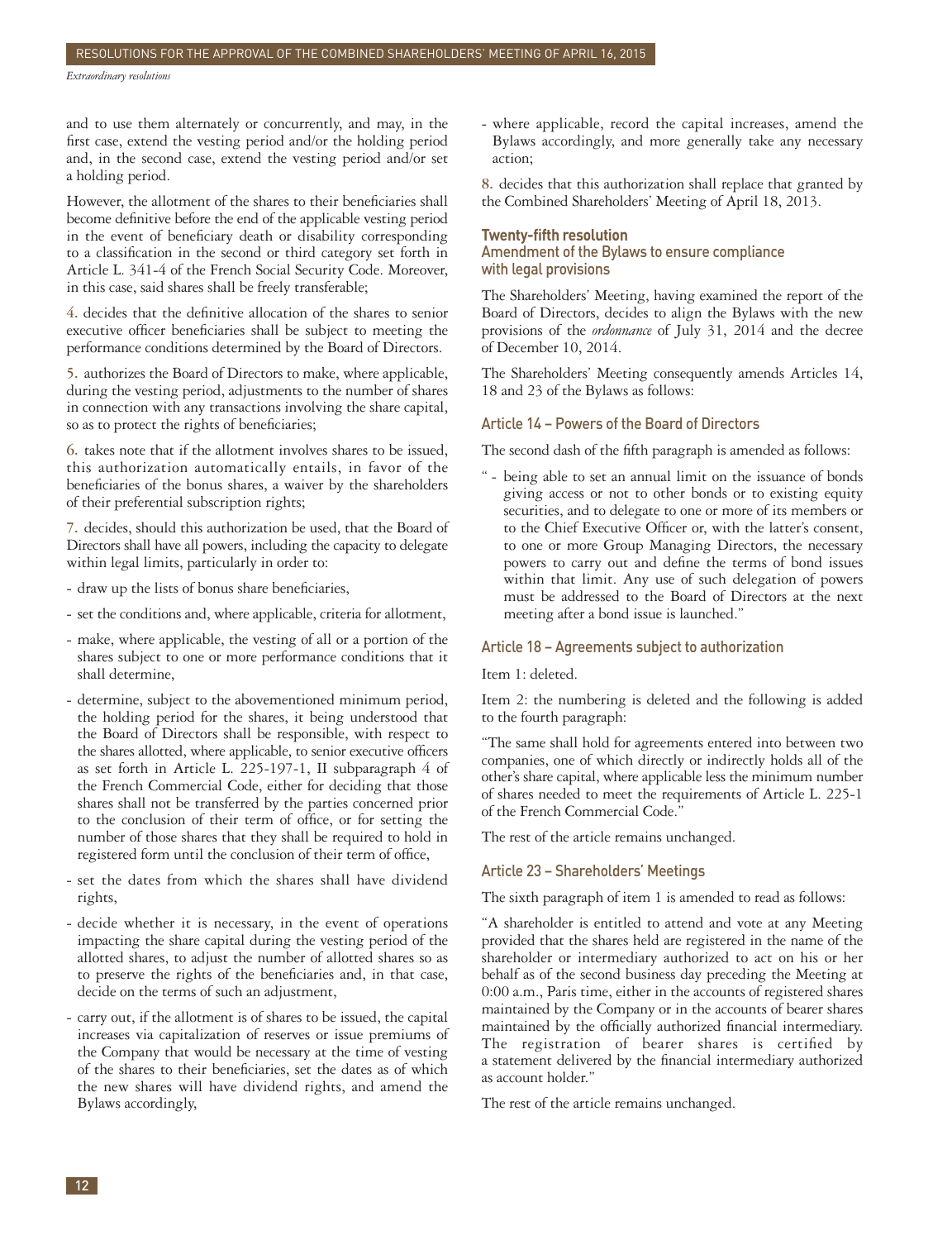### <span id="page-14-0"></span>STATUTORY AUDITORS' REPORT ON THE PROPOSED DECREASE IN SHARE CAPITAL

#### **(Thirteenth resolution)**

To the Shareholders,

In our capacity as Statutory Auditors of LVMH Moët Hennessy - Louis Vuitton and in accordance with the procedures provided for in Article L. 225-209 of the French Commercial Code (*Code de commerce*) on the decrease in share capital by the cancellation of shares purchased, we hereby report to you on our assessment of the reasons for and the terms and conditions of the proposed decrease in share capital.

Shareholders are requested to confer all necessary powers on the Board of Directors, during a period of eighteen months starting from the day of this Meeting, to cancel, up to a maximum of 10% of its share capital by 24-month period, the shares purchased by the Company pursuant to the authorization to purchase its own shares under the provisions of the above-mentioned Article.

We performed the procedures that we considered necessary in accordance with the professional guidelines of the French National Institute of Statutory Auditors (*Compagnie Nationale des Commissaires aux comptes*) applicable to this engagement. Our procedures consisted in verifying the fairness of the reasons for and the terms and conditions of the proposed decrease in share capital, which does not interfere with the equal treatment of shareholders.

We have no comments on the reasons for and the terms and conditions of the proposed decrease in share capital.

Neuilly-sur-Seine and Paris-La Défense, February 12, 2015

The Statutory Auditors

DELOITTE & ASSOCIÉS ERNST & YOUNG et Autres

Thierry Benoit **Gilles Cohen** Jeanne Boillet **Gilles Cohen**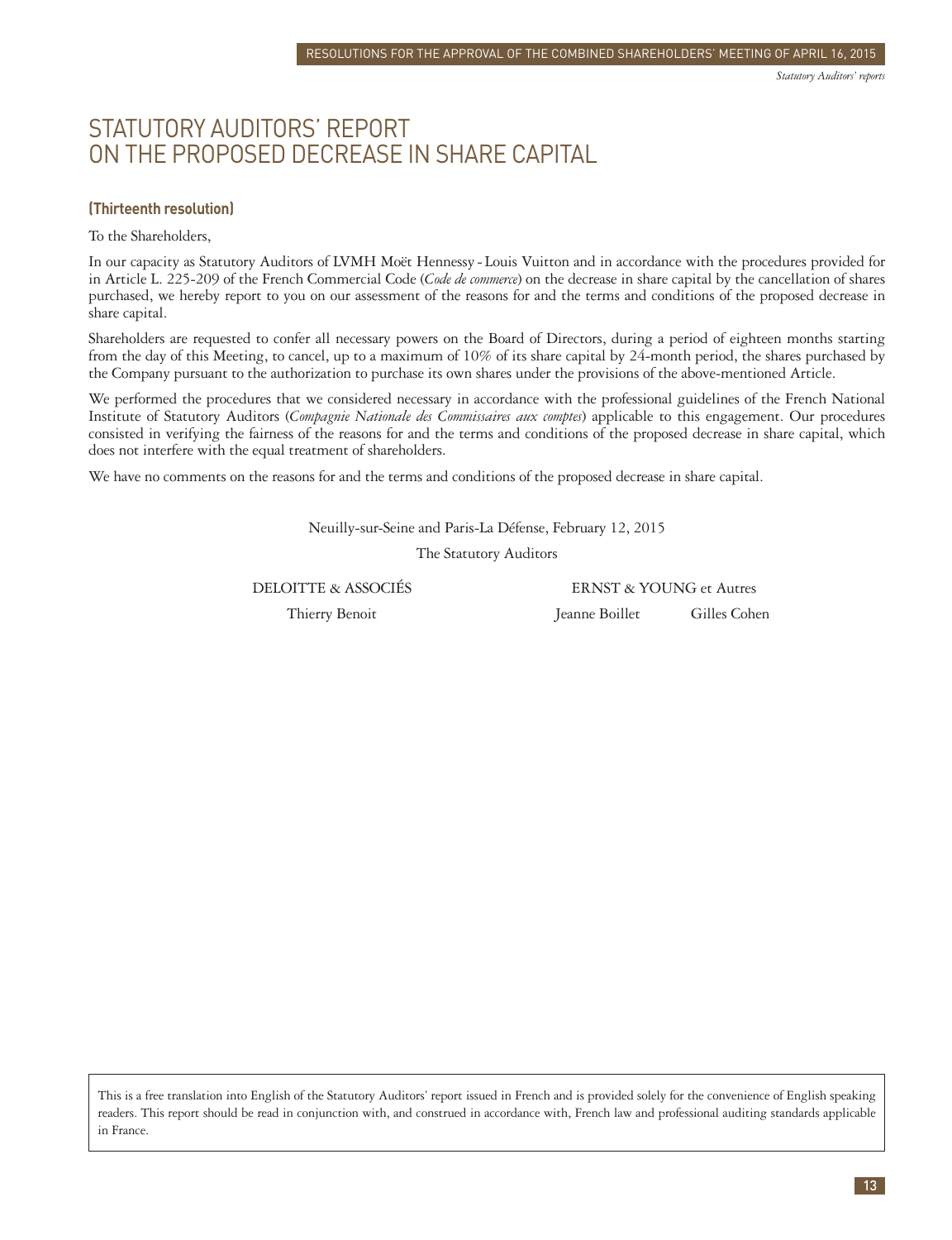*Statutory Auditors' reports*

### STATUTORY AUDITORS' REPORT ON THE ISSUE OF SHARES AND MARKETABLE SECURITIES WITH RETENTION AND/OR WAIVER OF PREFERENTIAL SUBSCRIPTION RIGHTS

#### **(Fourteenth, fifteenth, sixteenth, seventeenth, eighteenth, nineteenth and twentieth resolutions)**

To the Shareholders,

In our capacity as Statutory Auditors of LVMH Moët Hennessy - Louis Vuitton and pursuant to the procedures set forth in Articles L. 228-92 and L. 225-135 *et seq.* of the French Commercial Code (*Code de commerce*), we hereby present to you our report on the proposed delegations of authority to the Board of Directors to carry out various issues of shares and marketable securities, transactions on which you are being asked to vote.

Your Board of Directors proposes, based on its report:

- that you delegate to it for a period of twenty-six months, as of the date of this Shareholders' Meeting, the authority to decide on the following transactions and to set the final terms and conditions of these issues and proposes, when necessary, that you waive your preferential subscription rights:
- issue ordinary shares and/or marketable securities that are equity securities granting access to other equity securities or conferring entitlement to debt securities and/or marketable securities granting access to equity securities to be issued, with retention of preferential subscription rights (14th resolution),
- issue, through a public offering, ordinary shares and/or marketable securities that are equity securities granting access to other equity securities or conferring entitlement to debt securities and/or marketable securities granting access to equity securities to be issued, with waiver of preferential subscription rights (15th resolution),
- issue, by offerings referred to in Article L. 411-2 II of the French Monetary and Financial Code (*Code monétaire et financier*), ordinary shares and/or marketable securities that are equity securities granting access to other equity securities or conferring entitlement to debt securities and/or marketable securities granting access to equity securities to be issued, with waiver of preferential subscription rights, and for up to a maximum of 20% of the share capital per year (16th resolution),
- issue, as part of a public exchange bid initiated by your Company, ordinary shares and/or marketable securities that are equity securities granting access to other equity securities or conferring entitlement to debt securities and/or marketable securities granting access to equity securities to be issued (19th resolution);
- that you authorize it, pursuant to the 17th resolution and as part of the implementation of the delegation referred to in the 15th and 16th resolutions, to set the issue price up to the annual legal maximum of 10% of the share capital.

The total nominal amount of capital increases likely to be carried out, immediately or in the future, may not exceed 50 million euros in accordance with the 23rd resolution pursuant to the 14th, 15th, 16th, 19th, 20th and 22nd resolutions.

These ceilings include the additional number of securities to be created as part of the implementation of the delegations referred to in the 14th, 15th and 16th resolutions, under the conditions set forth in Article L. 225-135-1 of the French Commercial Code, should you adopt the 18th resolution.

It is the responsibility of the Board of Directors to prepare a report in accordance with Articles R. 225-113 *et seq.*, of the French Commercial Code. Our role is to express an opinion on the fair presentation of the quantified information extracted from the accounts, on the proposed waiver of preferential subscription rights and on certain other information concerning these transactions, contained in this report.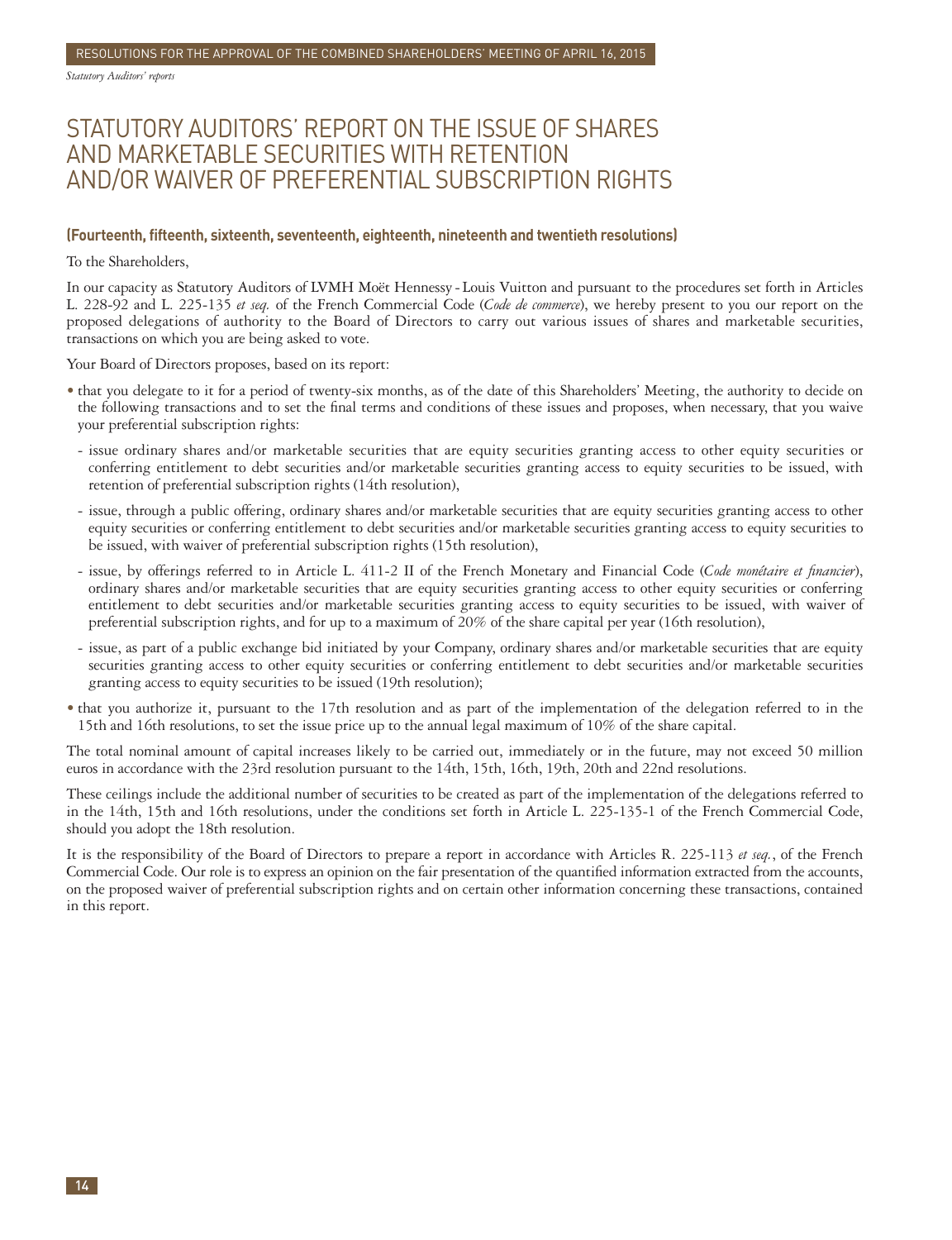We performed the procedures that we considered necessary in accordance with the professional guidelines of the French Institute of Statutory Auditors (*Compagnie Nationale des Commissaires aux comptes*) relating to this type of engagement. These procedures consisted in verifying the content of the Board of Directors' report in respect of these transactions and the terms and conditions governing the determination of the issue price of equity securities to be issued.

Subject to the subsequent review of the terms and conditions of the issues that would be decided, we have no comments on the terms and conditions governing the determination of the issue price of equity securities to be issued presented in the Board of Directors' report in connection with the 15th, 16th and 17th resolutions.

Furthermore, as the report does not include information on the terms and conditions governing the determination of the issue price of equity securities to be issued pursuant to the 14th, 19th and 20th resolutions, we cannot express an opinion on the issue price calculation inputs.

As the final terms and conditions of the share issues have not been determined, we do not express an opinion on the latter and, as such, on the proposed waiver of preferential subscription rights submitted for your approval in the 15th, 16th and 17th resolutions.

In accordance with Article R. 225-116 of the French Commercial Code, we shall issue an additional report, if necessary, on the use of these delegations by your Board of Directors in the event of issues of marketable securities that are equity securities granting access to other equity securities or conferring entitlement to debt securities, issues of marketable securities granting access to equity securities to be issued and issues of shares with waiver of preferential subscription rights.

Neuilly-sur-Seine and Paris-La Défense, February 12, 2015

The Statutory Auditors

DELOITTE & ASSOCIÉS ERNST & YOUNG et Autres Thierry Benoit **Jeanne Boillet** Gilles Cohen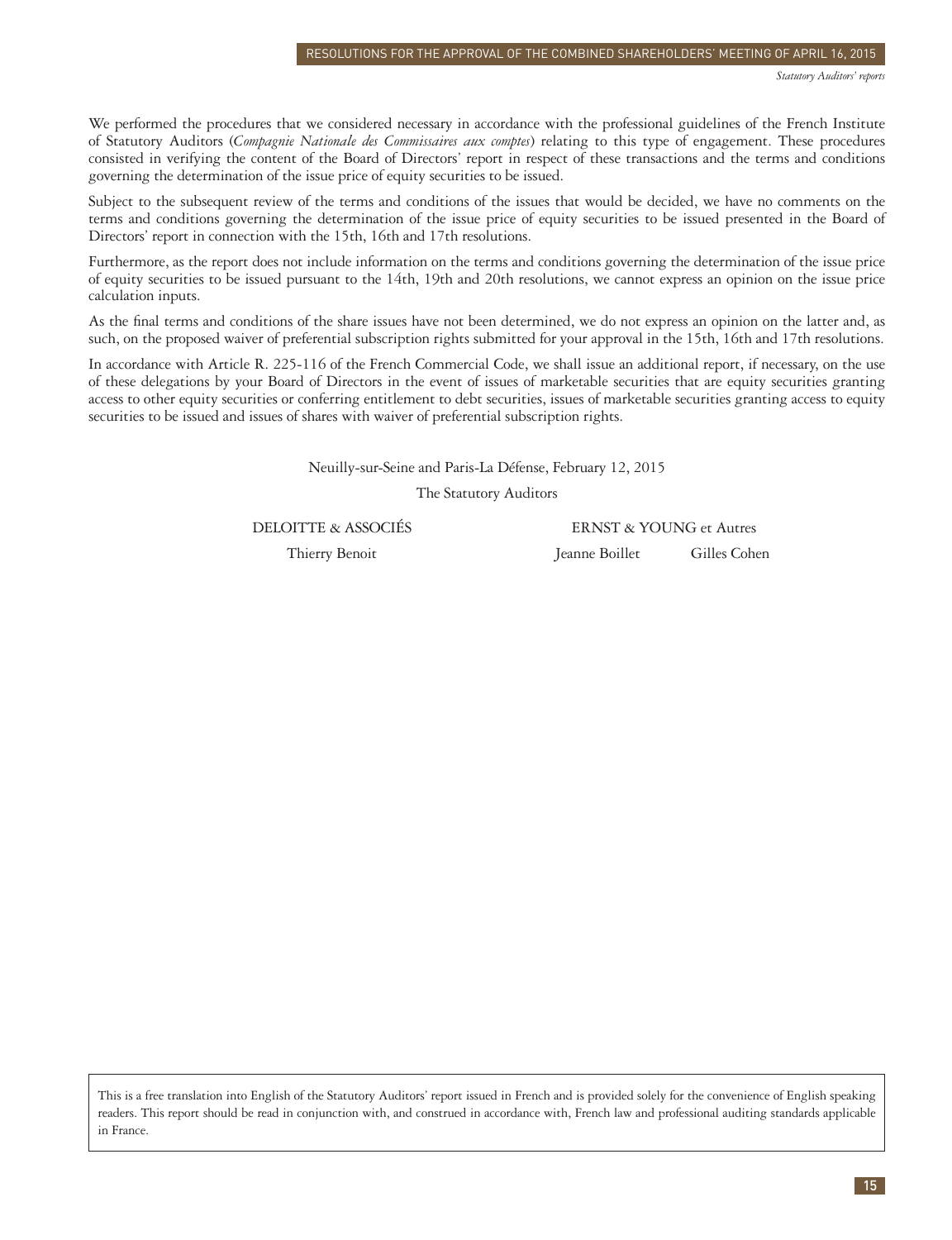*Statutory Auditors' reports*

### STATUTORY AUDITORS' REPORT ON THE GRANTING OF STOCK SUBSCRIPTION OR PURCHASE OPTIONS

#### **(Twenty-first resolution)**

To the Shareholders,

In our capacity as Statutory Auditors of LVMH Moët Hennessy - Louis Vuitton and in accordance with the procedures provided for in Articles L. 225-177 and R. 225-144 of the French Commercial Code (*Code de commerce*), we hereby report to you on the proposed granting of stock subscription or purchase options to employees or corporate officers of your Company or related entities as defined in Article L. 225-180 of the French Commercial Code, or certain categories of employees, a transaction on which you are asked to vote.

Based on its report, your Board of Directors recommends that you confer on it the authority to grant, for a period of twenty-six months as of the date of this Shareholders' Meeting, on one or several occasions, stock subscription or purchase options. The total number of options granted pursuant to this authorization shall not confer the right to purchase or subscribe a number of shares representing more than 1% of your Company's share capital as of the date of this Shareholders' Meeting, it being specified that the amount of this capital increase shall be applied to the overall ceiling for capital increases set forth in the twenty-third resolution submitted for your approval at the time of this Shareholders' Meeting.

It is the responsibility of your Board of Directors to prepare a report on the reasons for granting stock subscription or purchase options and the proposed terms and conditions governing the determination of the subscription or purchase price. Our role is to express an opinion on the proposed terms and conditions governing the determination of the stock subscription or purchase price.

We performed the procedures that we considered necessary in accordance with the professional guidelines issued by the French National Institute of Statutory Auditors (*Compagnie Nationale des Commissaires aux comptes*) applicable to this engagement. These procedures consisted in verifying more specifically that the proposed procedures and data presented in the Board of Directors' report comply with the legal and regulatory provisions.

We have no matters to report on the proposed terms and conditions for determining the stock subscription or purchase price.

Neuilly-sur-Seine and Paris-La Défense, February 12, 2015

The Statutory Auditors

DELOITTE & ASSOCIÉS ERNST & YOUNG et Autres

Thierry Benoit **Jeanne Boillet** Gilles Cohen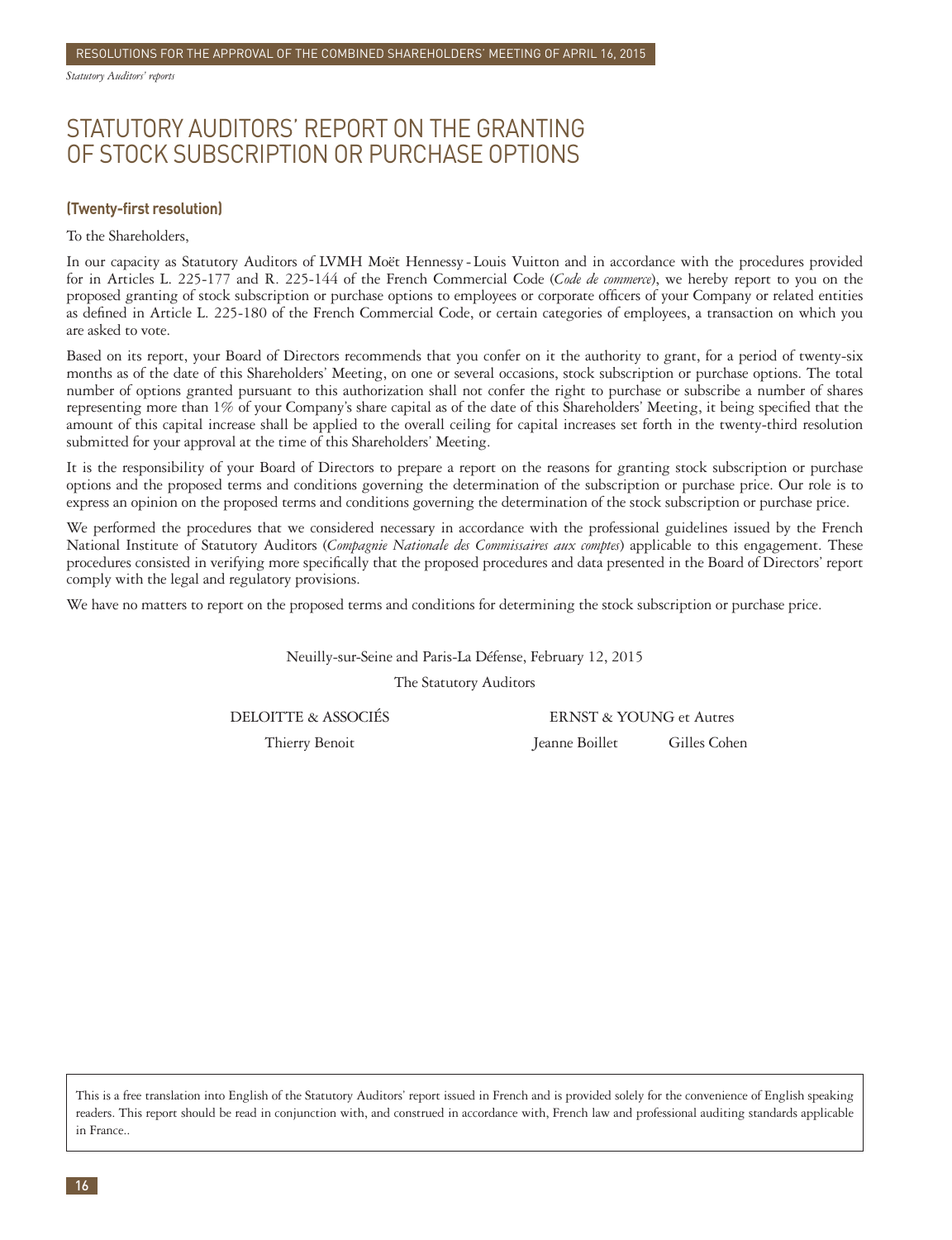### STATUTORY AUDITORS' REPORT ON THE ISSUE OF SHARES AND MARKETABLE SECURITIES RESERVED FOR EMPLOYEES WHO ARE MEMBERS OF A COMPANY SAVINGS PLAN

#### **(Twenty-second resolution)**

#### To the Shareholders,

In our capacity as Statutory Auditors of LVMH Moët Hennessy - Louis Vuitton and in accordance with the procedures provided for in Articles L. 228-92 and L. 225-135 *et seq.* of the French Commercial Code (*Code de commerce*), we hereby report to you on the proposed delegation to the Board of Directors of the authority to decide on the issue of shares or more generally all marketable securities conferring entitlement to the share capital of the Company, with waiver of preferential subscription rights, reserved to employees of the Company and its affiliated companies within the meaning set forth in Article L. 3344-1 of the French Labor Code (*Code du travail*), who are members of a company savings plan, a transaction on which you are being asked to vote.

Subject to the maximum nominal amount of 50 million euros set forth in the twenty-third resolution for all the delegations of authority granted to the Board of Directors pursuant to the resolutions of this Shareholders' Meeting, the total number of shares likely to be created from all of the shares issued under this delegation, including those resulting from shares or marketable securities conferring entitlement to share capital of the Company that may be potentially granted for no consideration to fully or partially offset the discount under the terms and conditions set forth in Article L. 3332-18 *et seq.* of the French Labor Code, may not exceed 1% of the share capital of the Company as of the date of this Shareholders' Meeting.

To this total number shall be added, where applicable, the additional number of shares to be issued, as provided by law, to protect the rights of holders of securities giving access to the Company's share capital.

This capital increase is subject to your approval pursuant to Articles L. 225-129-6 of the French Commercial Code and L. 3332-18 *et seq.* of the French Labor Code.

Based on its report, your Board of Directors recommends that you to confer on it, for a period of twenty-six months, the authority to decide on an issue and waive your preferential subscription rights to the marketable securities to be issued. If applicable, it will be responsible for determining the final issuance terms and conditions of this transaction.

It is the Board of Directors' responsibility to prepare a report in accordance with Articles R. 225-113 *et seq.* of the French Commercial Code. Our role is to express an opinion on the fairness of the quantified data extracted from the financial statements, on the proposed waiver of preferential subscription rights and on certain other information pertaining to the issuance, as presented in this report.

We performed the procedures that we considered necessary in accordance with the professional guidelines of the French National Institute of Statutory Auditors (*Compagnie Nationale des Commissaires aux comptes*) applicable to this engagement. Such procedures consisted in verifying the content of the Board of Directors' report as it relates to this transaction and the terms and conditions in which the issue price of the equity securities to be issued was determined.

Subject to our review in due course of the terms and conditions of the proposed issues, we have no comments to make on the procedures for determining the issue price of the equity securities to be issued presented in the Board of Directors' report.

As the final terms and conditions under which the issues will be carried out have not yet been set, we do not express an opinion on them and, consequently, on the proposed waiver of the preferential subscription rights on which you are being asked to vote.

In accordance with Article R. 225-116 of the French Commercial Code, we shall issue a supplementary report, where necessary, when this delegation of authority is utilized by your Board of Directors.

Neuilly-sur-Seine and Paris-La Défense, February 12, 2015

The Statutory Auditors

DELOITTE & ASSOCIÉS ERNST & YOUNG et Autres Thierry Benoit **Gilles Cohen** Jeanne Boillet **Gilles Cohen**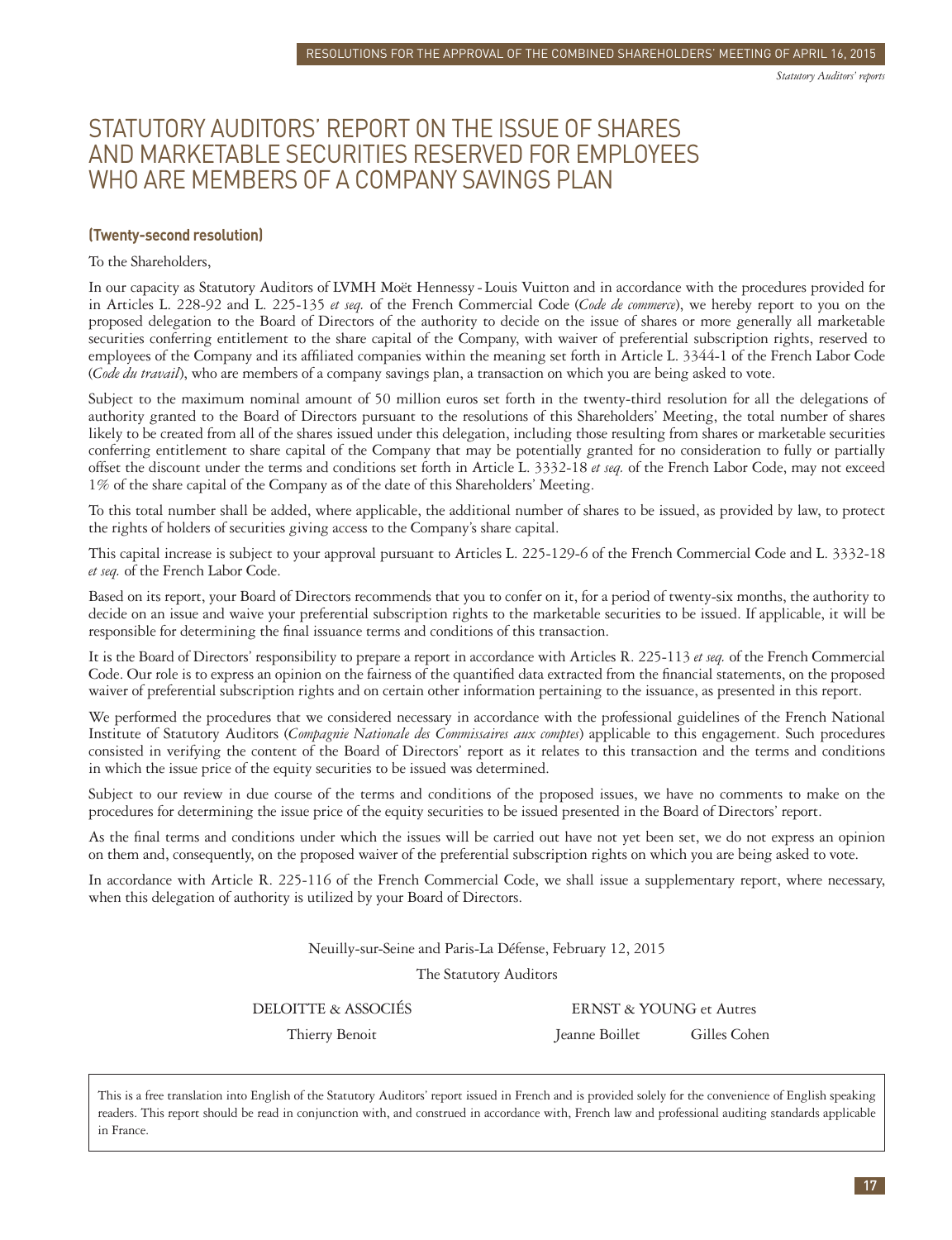*Statutory Auditors' reports*

### STATUTORY AUDITORS' REPORT ON THE GRANTING OF EXISTING SHARES OR SHARES TO BE ISSUED, FOR NO CONSIDERATION, TO EMPLOYEES AND SENIOR EXECUTIVE OFFICERS

#### **(Twenty-fourth resolution)**

#### To the Shareholders,

In our capacity as Statutory Auditors of LVMH Moët Hennessy - Louis Vuitton and in accordance with the procedures provided for in Article L. 225-197-1 of the French Commercial Code (*Code de commerce*), we have prepared this report on the project to grant existing shares or shares to be issued for no consideration to employees and senior executive officers of your Company and affiliated companies within the meaning of Article L. 225-197-2 of the French Commercial Code, or to certain categories of employees and senior executive officers, a transaction on which you are being asked to vote.

The total amount of shares issued for no consideration shall not exceed 1% of the Company's share capital as of the date of this Shareholders' Meeting, it being specified that the amount of this capital increase will be deducted from the overall amount of 50 million euros set forth in the twenty-third resolution of this Shareholders' Meeting.

Based on its report, your Board of Directors proposes that you confer on it the authority to grant existing or shares to be issued for no consideration for a period of twenty-six months.

It is the responsibility of your Board of Directors to prepare a report on the transaction that it wishes to carry out. Our role is to share our observations on the information provided to you regarding the proposed transaction.

We performed the procedures that we considered necessary in accordance with the professional guidelines issued by the French National Institute of Statutory Auditors (*Compagnie Nationale des Commissaires aux comptes*) applicable to this engagement.

These procedures consisted in verifying more specifically that the proposed procedures and data presented in the Board of Directors' report comply with the legal provisions.

We have no matters to report on the information provided in the Board of Directors' report in connection with the proposed granting of shares for no consideration.

Neuilly-sur-Seine and Paris-La Défense, February 12, 2015

The Statutory Auditors

DELOITTE & ASSOCIÉS ERNST & YOUNG et Autres

Thierry Benoit **Jeanne Boillet** Gilles Cohen